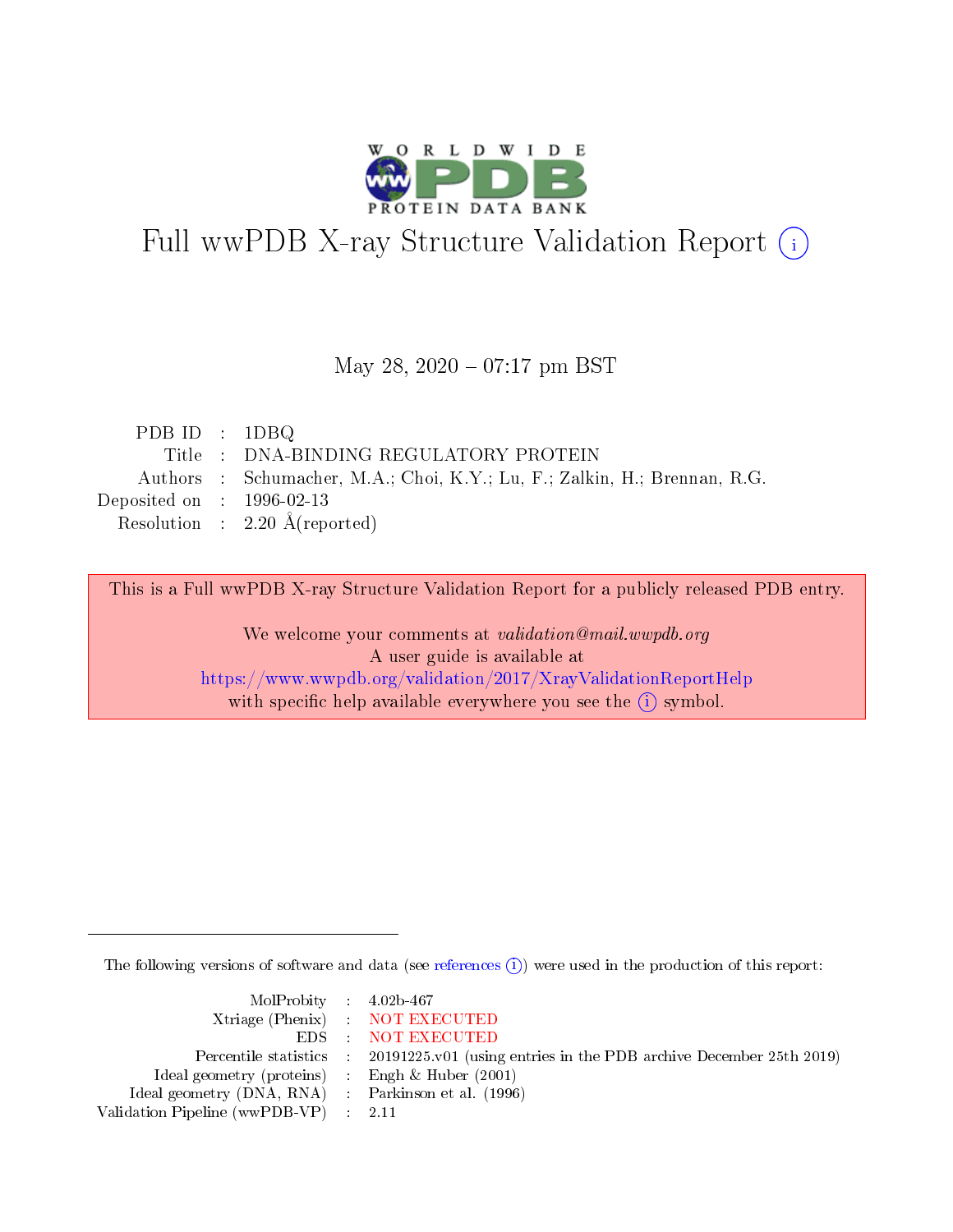## 1 [O](https://www.wwpdb.org/validation/2017/XrayValidationReportHelp#overall_quality)verall quality at a glance  $(i)$

The following experimental techniques were used to determine the structure: X-RAY DIFFRACTION

The reported resolution of this entry is 2.20 Å.

Percentile scores (ranging between 0-100) for global validation metrics of the entry are shown in the following graphic. The table shows the number of entries on which the scores are based.



| Metric                | Whole archive       | Similar resolution<br>$(\text{\#Entries, resolution range}(\text{\AA}))$ |  |  |
|-----------------------|---------------------|--------------------------------------------------------------------------|--|--|
|                       | (# $\rm{Entries}$ ) |                                                                          |  |  |
| Clashscore            | 141614              | $5594(2.20-2.20)$                                                        |  |  |
| Ramachandran outliers | 138981              | $5503(2.20-2.20)$                                                        |  |  |
| Sidechain outliers    | 138945              | $5504(2.20-2.20)$                                                        |  |  |

The table below summarises the geometric issues observed across the polymeric chains and their fit to the electron density. The red, orange, yellow and green segments on the lower bar indicate the fraction of residues that contain outliers for  $\geq=3$ , 2, 1 and 0 types of geometric quality criteria respectively. A grey segment represents the fraction of residues that are not modelled. The numeric value for each fraction is indicated below the corresponding segment, with a dot representing fractions  $\epsilon = 5\%$ 

Note EDS was not executed.

| Mol | Chain | Length | Quality of chain |     |     |                     |  |  |
|-----|-------|--------|------------------|-----|-----|---------------------|--|--|
|     |       | 289    | 41%              | 39% | 13% | $\bullet$ $\bullet$ |  |  |
|     |       | 289    | 35%              | 42% | 17% | $\cdot$ $\cdot$     |  |  |

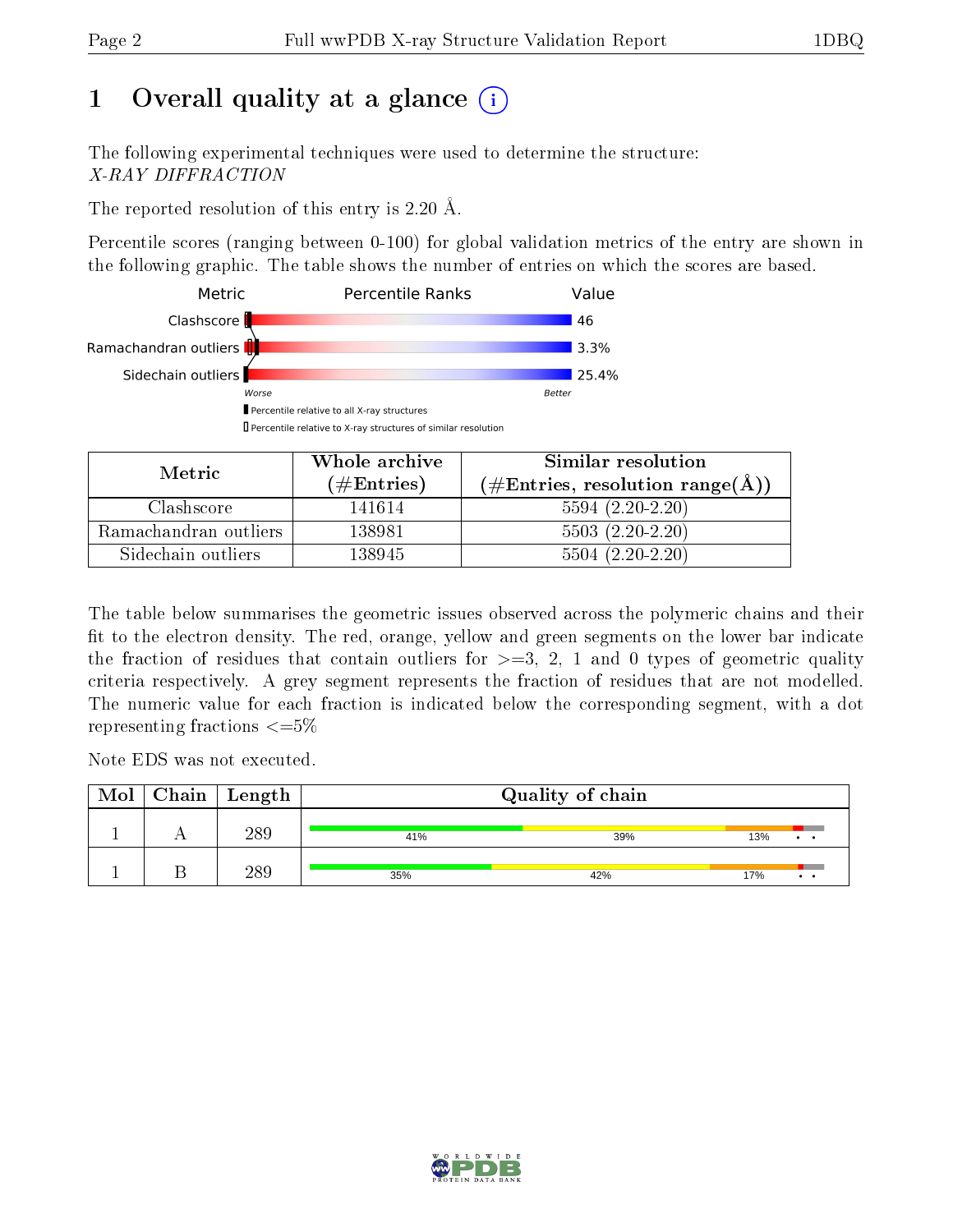## 2 Entry composition (i)

There are 3 unique types of molecules in this entry. The entry contains 4591 atoms, of which 0 are hydrogens and 0 are deuteriums.

In the tables below, the ZeroOcc column contains the number of atoms modelled with zero occupancy, the AltConf column contains the number of residues with at least one atom in alternate conformation and the Trace column contains the number of residues modelled with at most 2 atoms.

Molecule 1 is a protein called PURINE REPRESSOR.

| Mol | Chain   Residues | Atoms |                           |     |  | $\rm ZeroOcc \mid AltConf \mid Trace$ |  |  |
|-----|------------------|-------|---------------------------|-----|--|---------------------------------------|--|--|
|     | 276              | Total | 2172 1372 378 403         | - N |  | -19                                   |  |  |
|     | 276              | 2172  | Total C N<br>1372 378 403 |     |  | -19                                   |  |  |

• Molecule 2 is MAGNESIUM ION (three-letter code: MG) (formula: Mg).

|  | $Mol$   Chain   Residues | Atoms    | $ZeroOcc \   \ AltConf \  $ |
|--|--------------------------|----------|-----------------------------|
|  |                          | Total Mg |                             |
|  |                          | Total Mg |                             |

• Molecule 3 is water.

|  | $Mol$   Chain   Residues | Atoms                | ZeroOcc   AltConf |
|--|--------------------------|----------------------|-------------------|
|  | 142                      | Total<br>142.<br>142 |                   |
|  | 102                      | Total<br>102<br>102  |                   |

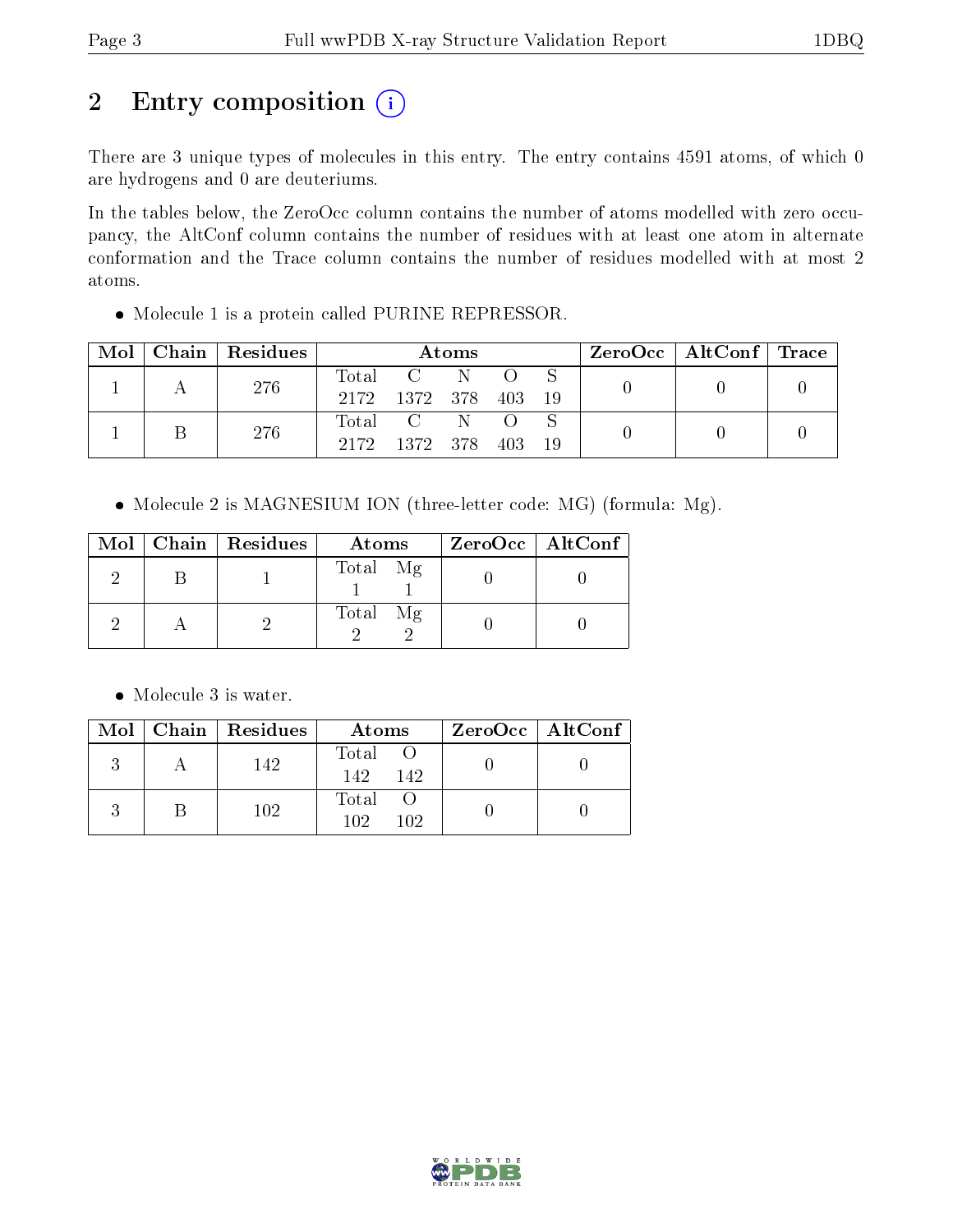## 3 Residue-property plots  $(i)$

These plots are drawn for all protein, RNA and DNA chains in the entry. The first graphic for a chain summarises the proportions of the various outlier classes displayed in the second graphic. The second graphic shows the sequence view annotated by issues in geometry. Residues are colorcoded according to the number of geometric quality criteria for which they contain at least one outlier: green  $= 0$ , yellow  $= 1$ , orange  $= 2$  and red  $= 3$  or more. Stretches of 2 or more consecutive residues without any outlier are shown as a green connector. Residues present in the sample, but not in the model, are shown in grey.

Note EDS was not executed.



• Molecule 1: PURINE REPRESSOR

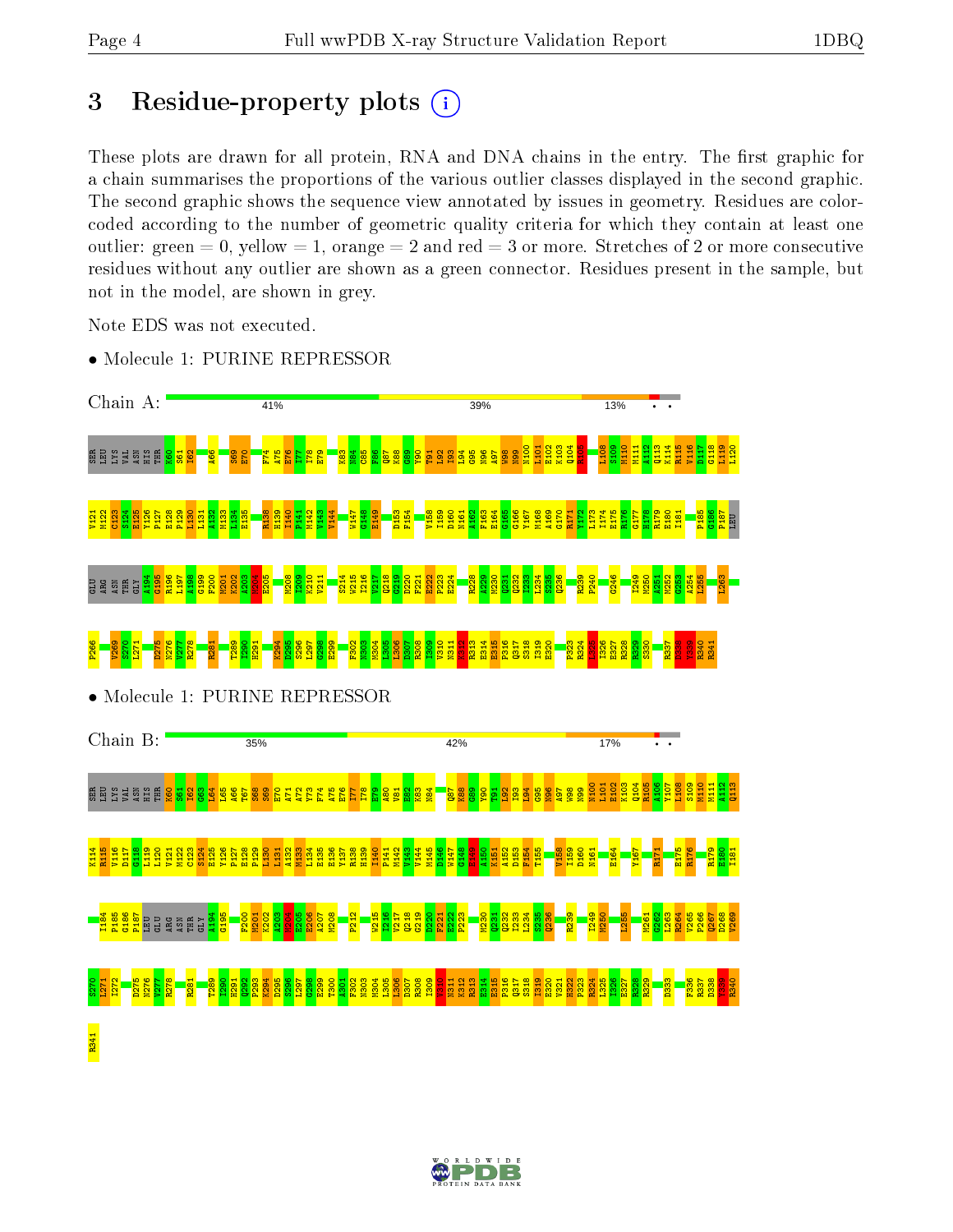## 4 Data and refinement statistics  $(i)$

Xtriage (Phenix) and EDS were not executed - this section is therefore incomplete.

| Property                               | Value                                              | Source    |  |
|----------------------------------------|----------------------------------------------------|-----------|--|
| Space group                            | P 1 21 1                                           | Depositor |  |
| Cell constants                         | $125.26\text{\AA}$<br>$61.29\text{\AA}$<br>38.04Å  | Depositor |  |
| a, b, c, $\alpha$ , $\beta$ , $\gamma$ | $100.17^{\circ}$<br>$90.00^\circ$<br>$90.00^\circ$ |           |  |
| Resolution $(A)$                       | (Not available)<br>2.20                            | Depositor |  |
| % Data completeness                    | (Not available) ((Not available)-2.20)             | Depositor |  |
| (in resolution range)                  |                                                    |           |  |
| $\mathrm{R}_{merge}$                   | (Not available)                                    | Depositor |  |
| $\mathrm{R}_{sym}$                     | (Not available)                                    | Depositor |  |
| Refinement program                     | TNT                                                | Depositor |  |
| $R, R_{free}$                          | (Not available)<br>0.156                           | Depositor |  |
| Estimated twinning fraction            | No twinning to report.                             | Xtriage   |  |
| Total number of atoms                  | 4591                                               | wwPDB-VP  |  |
| Average B, all atoms $(A^2)$           | 33.0                                               | wwPDB-VP  |  |

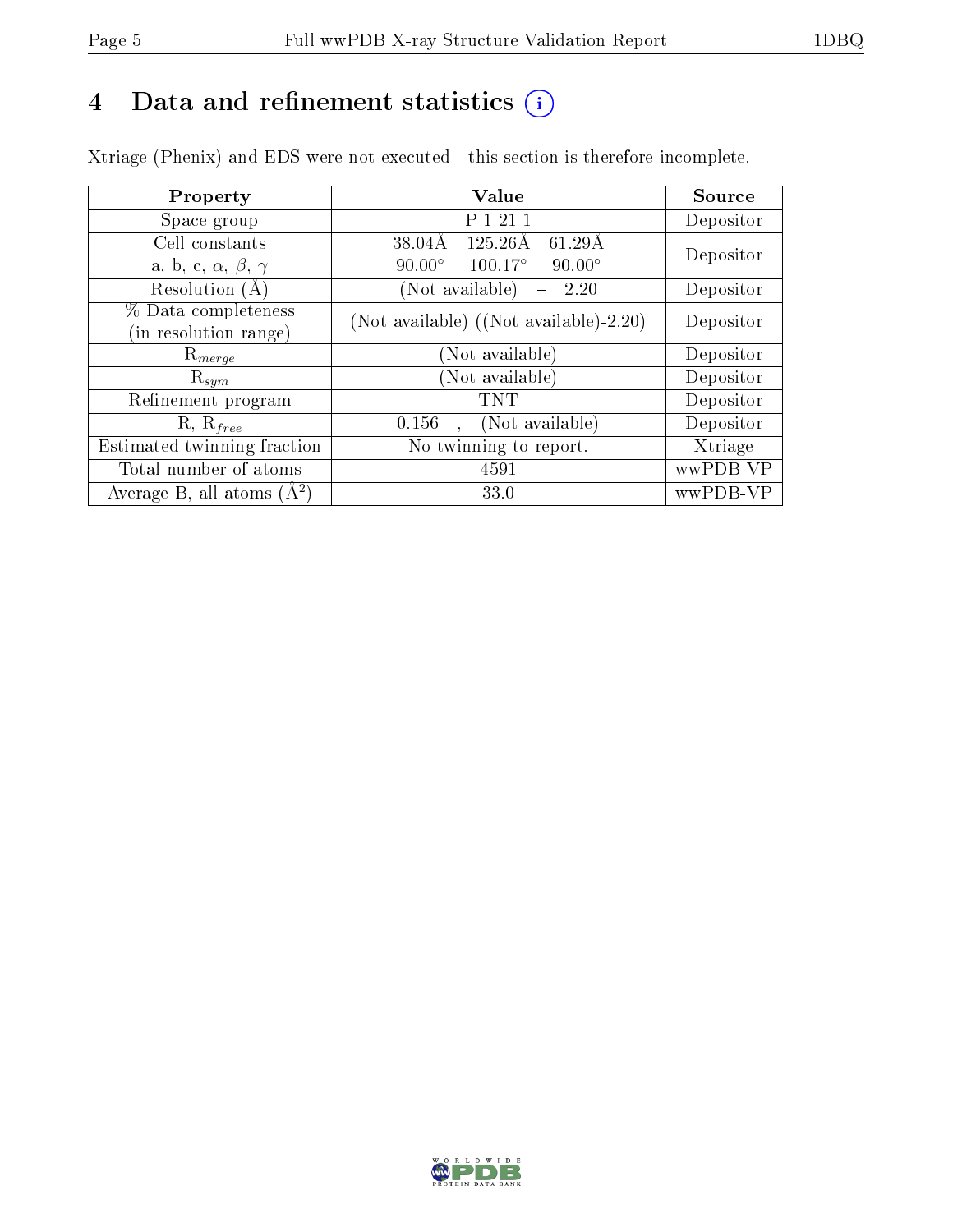## 5 Model quality  $(i)$

## 5.1 Standard geometry  $(i)$

Bond lengths and bond angles in the following residue types are not validated in this section: MG

The Z score for a bond length (or angle) is the number of standard deviations the observed value is removed from the expected value. A bond length (or angle) with  $|Z| > 5$  is considered an outlier worth inspection. RMSZ is the root-mean-square of all Z scores of the bond lengths (or angles).

| Mol | Chain |       | Bond lengths    | Bond angles |                     |  |
|-----|-------|-------|-----------------|-------------|---------------------|--|
|     |       | RMSZ. | # Z  > 5        | RMSZ        | $\ Z\  > 5$         |  |
|     |       | 1.09  | $3/2217(0.1\%)$ | 1.23        | $14/2991$ $(0.5\%)$ |  |
|     |       | 0.98  | $1/2217(0.0\%)$ | 1.20        | $9/2991(0.3\%)$     |  |
| АĦ  |       | 1.04  | $4/4434(0.1\%)$ | 1.22        | $23/5982(0.4\%)$    |  |

Chiral center outliers are detected by calculating the chiral volume of a chiral center and verifying if the center is modelled as a planar moiety or with the opposite hand.A planarity outlier is detected by checking planarity of atoms in a peptide group, atoms in a mainchain group or atoms of a sidechain that are expected to be planar.

|  | $\mid$ Mol $\mid$ Chain $\mid$ #Chirality outliers $\mid$ #Planarity outliers $^{\prime}$ |
|--|-------------------------------------------------------------------------------------------|
|  |                                                                                           |

| Mol | $\mid$ Chain $\mid$ Res $\mid$ Type |     |      | $\boldsymbol{\mathrm{Atoms}}$ | $Z - 1$ | $\pm$ Observed(A) $\pm$ | Ideal(A) |
|-----|-------------------------------------|-----|------|-------------------------------|---------|-------------------------|----------|
|     |                                     | 330 | SER. | $CB-OG$                       | 6.19    | 1.50                    | l 42     |
|     |                                     | 76  | GLU  | $CG$ - $CD$                   | 6.03    | 1.60                    | 1.51     |
|     |                                     | 206 | GLU  | $CB-CG$                       | $-5.75$ | 141                     | 1.52     |
|     |                                     | 310 |      | $CB-CG2$                      | -5.37   | –ட⊿ ட                   | 1.52     |

All (4) bond length outliers are listed below:

All (23) bond angle outliers are listed below:

| Mol | Chain | Res | <b>Type</b> | Atoms        | Z       | Observed $(°)$ | Ideal(°) |
|-----|-------|-----|-------------|--------------|---------|----------------|----------|
|     | B     | 186 | <b>GLY</b>  | $C-N$ - $CD$ | $-9.22$ | 100.32         | 120.60   |
|     | B     | 338 | <b>ASP</b>  | $N$ -CA-CB   | 9.01    | 126.83         | 110.60   |
|     |       | 339 | <b>TYR</b>  | $CA$ -CB-CG  | 8.93    | 130.37         | 113.40   |
|     | B     | 204 | <b>MET</b>  | $CG-SD-CE$   | $-8.66$ | 86.35          | 100.20   |
|     |       | 339 | <b>TYR</b>  | $N$ -CA-CB   | 7.78    | 124.61         | 110.60   |
|     | А     | 204 | MET         | $CG-SD-CE$   | 7.46    | 112.14         | 100.20   |
|     |       | 147 | <b>TRP</b>  | $C-N-CA$     | $-7.26$ | 107.06         | 122.30   |

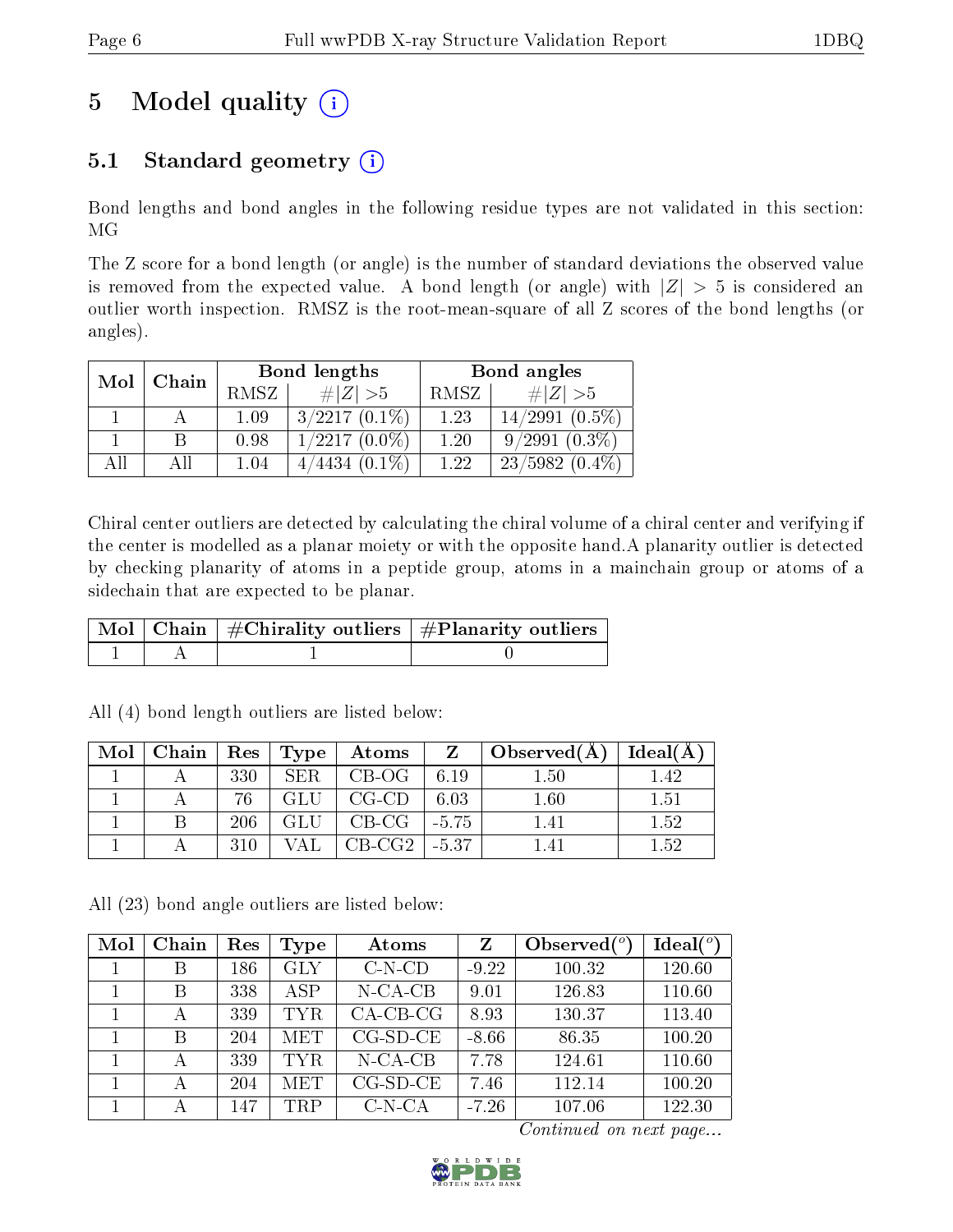| Mol            | Chain | Res | <b>Type</b> | Atoms        | Z       | $\lambda$ Observed $(°)$ | Ideal $(°)$ |
|----------------|-------|-----|-------------|--------------|---------|--------------------------|-------------|
|                | А     | 105 | $\rm{ARG}$  | $NE$ -CZ-NH1 | 6.44    | 123.52                   | 120.30      |
| 1              | B     | 338 | ASP         | $CA-C-N$     | $-6.37$ | 103.18                   | 117.20      |
| 1              | B     | 195 | <b>GLY</b>  | $N$ -CA-C    | $-6.37$ | 97.18                    | 113.10      |
| 1              | A     | 338 | <b>ASP</b>  | $N$ -CA-CB   | 6.28    | 121.90                   | 110.60      |
| 1              | А     | 325 | <b>LEU</b>  | $CA-CB-CG$   | 5.90    | 128.87                   | 115.30      |
| 1              | B     | 338 | ASP         | $C-N-CA$     | 5.82    | 136.25                   | 121.70      |
| 1              | B     | 160 | ASP         | $N$ -CA-C    | $-5.77$ | 95.43                    | 111.00      |
| 1              | A     | 160 | ASP         | $CB-CG-OD1$  | 5.65    | 123.39                   | 118.30      |
| 1              | А     | 338 | <b>ASP</b>  | $N$ -CA-C    | 5.50    | 125.85                   | 111.00      |
| $\overline{1}$ | A     | 195 | <b>GLY</b>  | $N$ -CA-C    | $-5.49$ | 99.39                    | 113.10      |
| 1              | B     | 339 | <b>TYR</b>  | $CB-CA-C$    | 5.38    | 121.15                   | 110.40      |
| 1              | А     | 98  | TRP         | $N$ -CA-C    | 5.35    | 125.44                   | 111.00      |
| 1              | А     | 144 | VAL         | $CB-CA-C$    | 5.34    | 121.54                   | 111.40      |
| 1              | B     | 339 | <b>TYR</b>  | $N$ -CA-CB   | 5.25    | 120.05                   | 110.60      |
| 1              | А     | 147 | TRP         | $N$ -CA-C    | $-5.24$ | 96.86                    | 111.00      |
| 1              | А     | 123 | <b>CYS</b>  | $N$ -CA-C    | 5.17    | 124.95                   | 111.00      |

All (1) chirality outliers are listed below:

| Mol   Chain   Res   Type   Atom |  |  |
|---------------------------------|--|--|
|                                 |  |  |

There are no planarity outliers.

#### 5.2 Too-close contacts  $(i)$

In the following table, the Non-H and H(model) columns list the number of non-hydrogen atoms and hydrogen atoms in the chain respectively. The H(added) column lists the number of hydrogen atoms added and optimized by MolProbity. The Clashes column lists the number of clashes within the asymmetric unit, whereas Symm-Clashes lists symmetry related clashes.

| Mol |     |      | Chain   Non-H   $H (model)$ | H(added) |     | $Clashes$   Symm-Clashes |
|-----|-----|------|-----------------------------|----------|-----|--------------------------|
|     |     | 2172 |                             | 2142     | 166 |                          |
|     | В   | 2172 |                             | 2142     | 235 |                          |
|     |     |      |                             |          |     |                          |
|     |     |      |                             |          |     |                          |
|     |     | 142  |                             |          |     |                          |
|     | В   | 102  |                             |          |     |                          |
|     | All | 4591 |                             |          | 400 |                          |

The all-atom clashscore is defined as the number of clashes found per 1000 atoms (including

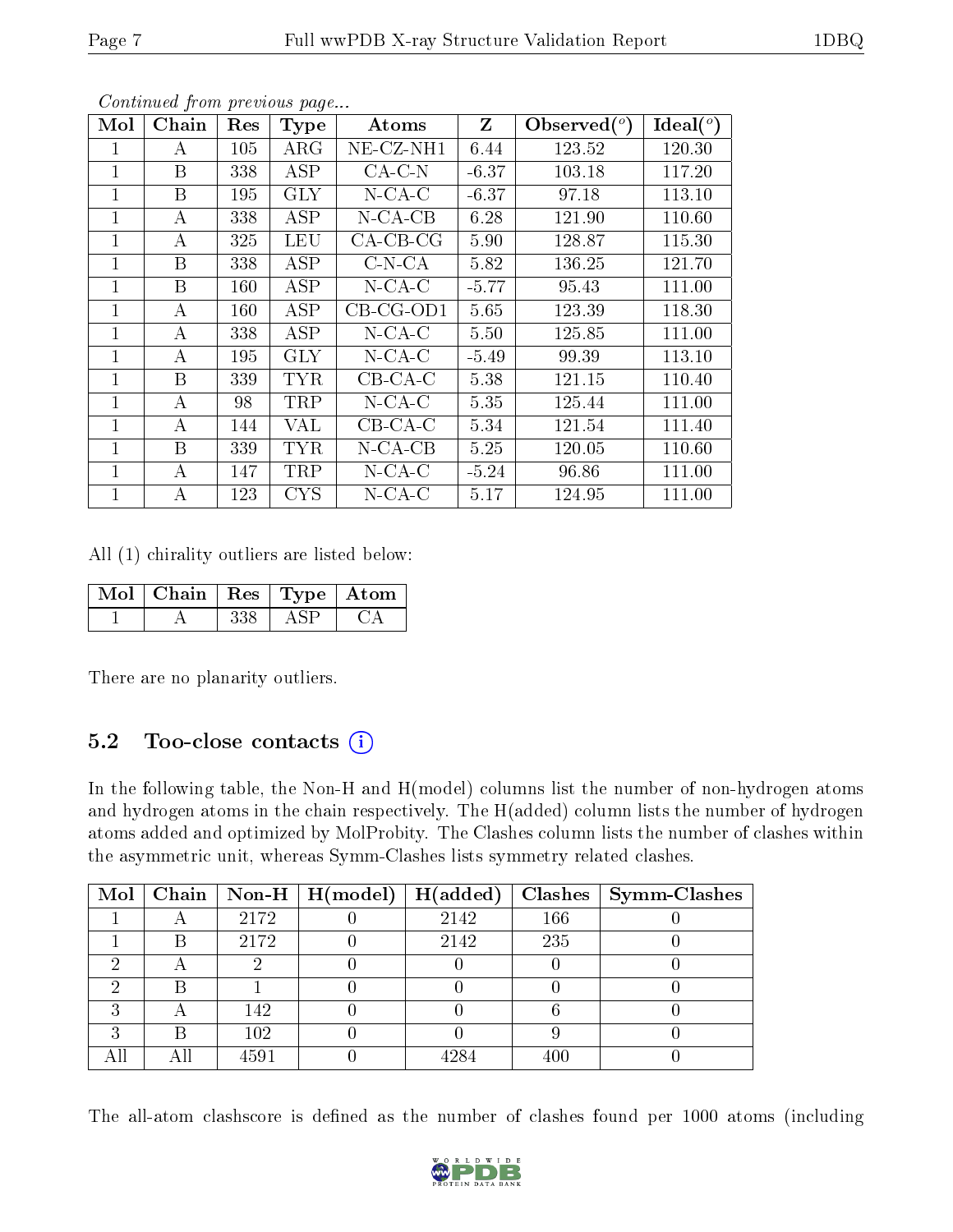hydrogen atoms). The all-atom clashscore for this structure is 46.

All (400) close contacts within the same asymmetric unit are listed below, sorted by their clash magnitude.

| Atom-1                       | Atom-2             | Interatomic      | Clash         |
|------------------------------|--------------------|------------------|---------------|
|                              |                    | distance $(\AA)$ | overlap $(A)$ |
| 1:B:77:ILE:HD12              | 1:B:294:LYS:HE3    | 1.26             | 1.11          |
| 1:B:140:ILE:HD12             | 1:B:141:PRO:HD2    | 1.40             | 1.03          |
| 1: A:110:MET:HE3             | 1: A:111: MET:HA   | 1.39             | 1.02          |
| 1:A:159:ILE:HB               | 1: A:320: GLU: HG2 | 1.38             | 1.01          |
| 1:B:105:ARG:HH11             | 1:B:105:ARG:HB2    | 1.25             | 1.01          |
| 1: A:61:SER:HA               | 1: A:91:THR:HG22   | 1.44             | 0.99          |
| 1:B:115:ARG:HH11             | 1:B:115:ARG:HB3    | 1.26             | 0.99          |
| 1:B:92:LEU:HD13              | 1:B:94:LEU:HD22    | 1.43             | 0.99          |
| 1: A:161: ASN:HB3            | 1: A:164: GLU: HG2 | 1.50             | 0.94          |
| 1:B:101:LEU:HD13             | 1:B:105:ARG:HH12   | 1.31             | 0.93          |
| 1:B:234:LEU:HB3              | 1:B:261:MET:HE1    | 1.51             | 0.93          |
| 1: A: 102: GLU: HG3          | 1:A:105:ARG:NH2    | 1.83             | 0.93          |
| 1:B:76:GLU:HB2               | 1:B:294:LYS:NZ     | 1.85             | 0.92          |
| 1:B:161:ASN:HB3              | 1:B:164:GLU:HG2    | 1.48             | 0.92          |
| 1:B:325:LEU:HD11             | 1:B:327:GLU:HG3    | 1.51             | 0.90          |
| 1:A:62:ILE:HG22              | 1: A:92: LEU:CD2   | 2.02             | 0.89          |
| 1:B:147:TRP:HA               | 1:B:158:VAL:HG13   | 1.55             | 0.89          |
| 1:A:135:GLU:HA               | 1:A:138:ARG:HD2    | 1.55             | 0.88          |
| 1:B:115:ARG:NH1              | 1:B:115:ARG:HB3    | 1.87             | 0.88          |
| 1:B:271:LEU:HD12             | 1:B:272:ILE:N      | 1.90             | 0.86          |
| 1:B:234:LEU:CB               | 1:B:261:MET:HE1    | 2.06             | 0.86          |
| 1:A:187:PRO:HD2              | 1:A:221:PHE:CE2    | 2.11             | 0.86          |
| 1:B:313:ARG:NH1              | 1:B:313:ARG:HB3    | 1.91             | 0.85          |
| 1:B:137:TYR:HA               | 1:B:139:HIS:NE2    | 1.94             | 0.82          |
| 1:B:100:ASN:O                | 1:B:104:GLN:HG3    | 1.78             | 0.82          |
| 1:B:76:GLU:HB2               | 1:B:294:LYS:HZ3    | 1.41             | 0.82          |
| 1:B:101:LEU:HD13             | 1:B:105:ARG:NH1    | 1.93             | 0.81          |
| 1:B:313:ARG:CZ               | 1:B:313:ARG:HB3    | 2.10             | 0.81          |
| 1:A:97:ALA:HB1               | 1: A:104: GLN: HG2 | 1.60             | 0.81          |
| 1:B:105:ARG:HA               | 1:B:133:MET:CE     | 2.11             | 0.81          |
| 1:B:105:ARG:HA               | 1:B:133:MET:HE3    | 1.63             | 0.80          |
| $1:B:123:CYS:H\overline{B2}$ | 1: B: 126: TYR: CZ | 2.17             | 0.80          |
| 1:B:67:THR:HG21              | 1:B:124:SER:OG     | 1.83             | 0.79          |
| 1:B:308:ARG:NH2              | 1:B:316:PRO:HA     | 1.98             | 0.78          |
| 1: A:110: MET:CE             | 1: A:114: LYS: HG3 | 2.13             | 0.78          |
| 1:B:147:TRP:CD2              | 1:B:158:VAL:HG11   | 2.19             | 0.78          |
| 1:B:140:ILE:HD12             | 1:B:141:PRO:CD     | 2.13             | 0.78          |
| 1:A:306:LEU:HD23             | 3:A:351:HOH:O      | 1.84             | 0.77          |

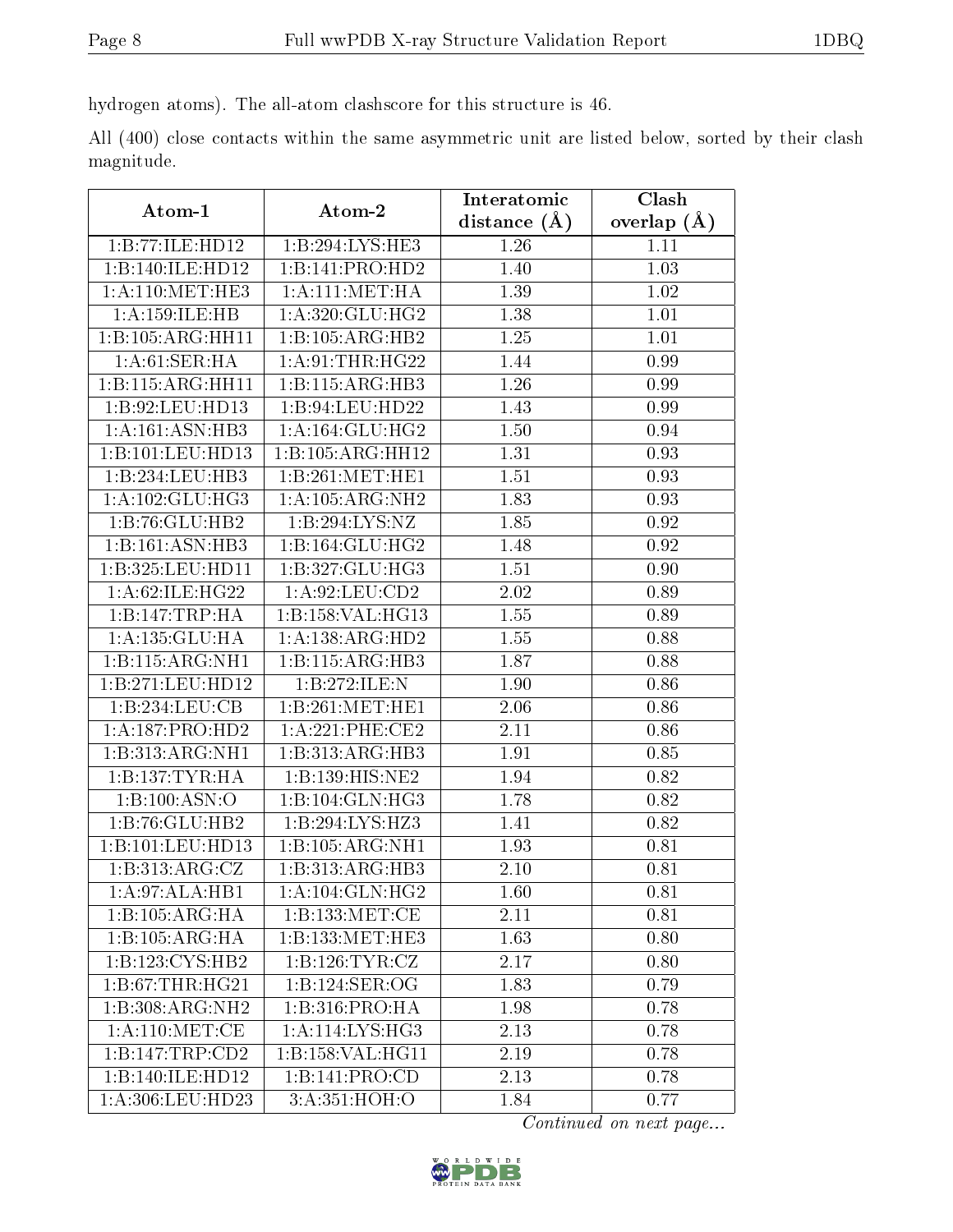| Continuou jiom protivus pago |                              | Interatomic       | Clash         |
|------------------------------|------------------------------|-------------------|---------------|
| Atom-1                       | Atom-2                       | distance $(\AA)$  | overlap $(A)$ |
| 1:B:140:ILE:CD1              | 1:B:141:PRO:H <sub>D2</sub>  | 2.14              | 0.77          |
| 1:B:95:GLY:HA2               | 1: B: 107: TYR: CE1          | 2.20              | 0.77          |
| 1:B:151:LYS:HD3              | 1:B:153:ASP:OD2              | 1.84              | 0.77          |
| 1:B:60:LYS:HD2               | 1: B:90: TYR: CE2            | 2.20              | 0.76          |
| 1:A:239:ARG:HB2              | 1:A:240:PRO:HD2              | 1.68              | 0.76          |
| 1:B:141:PRO:CG               | 1:B:309:ILE:HG22             | 2.16              | 0.76          |
| 1:B:141:PRO:HG2              | 1:B:309:ILE:HG22             | 1.66              | 0.75          |
| 1:A:62:ILE:HG22              | 1:A:92:LEU:HD23              | 1.67              | 0.75          |
| 1: A: 135: GLU:O             | 1:A:138:ARG:HG3              | 1.86              | 0.75          |
| 1:B:100:ASN:OD1              | 1:B:102:GLU:HG2              | 1.84              | 0.75          |
| 1:B:161:ASN:CB               | 1:B:164:GLU:HG2              | 2.16              | 0.75          |
| 1: A:311: ASN:O              | 1: A:313:ARG:HG3             | 1.86              | 0.75          |
| 1: A:266:PRO:HA              | 1:A:269:VAL:O                | 1.87              | 0.75          |
| 1: A: 101: LEU: HA           | 1:A:104:GLN:HE21             | 1.51              | 0.74          |
| 1: A: 127: PRO: HB2          | 1:A:129:PRO:HD2              | 1.69              | 0.74          |
| 1:B:111:MET:O                | 1:B:116:VAL:H G22            | 1.88              | 0.74          |
| 1:A:174:ILE:HD11             | 1: A:204:MET:CE              | 2.18              | 0.74          |
| 1: A:161: ASN:HB3            | 1: A: 164: GLU: CG           | 2.16              | 0.73          |
| 1:B:307:ASP:OD1              | 1:B:311:ASN:HB2              | 1.89              | 0.73          |
| 1:B:159:ILE:HA               | 3: B:359:HOH:O               | 1.88              | 0.73          |
| 1:B:92:LEU:CD1               | 1:B:94:LEU:HD22              | 2.19              | 0.73          |
| 1:B:139:HIS:H                | 1:B:139:HIS:CD2              | 2.05              | 0.72          |
| 1: A: 102: GLU: HG3          | 1:A:105:ARG:HH21             | $\overline{1}.51$ | 0.72          |
| 1: A:291:HIS:HB2             | 1:A:326:ILE:HD11             | 1.73              | 0.71          |
| $1:B:76:GLU:H\overline{B3}$  | 1:B:295:ASP:OD1              | 1.90              | 0.71          |
| 1: A: 101: LEU: HA           | 1:A:104:GLN:NE2              | 2.06              | 0.71          |
| 1: A:110:MET:HE3             | 1: A: 111: MET: CA           | 2.19              | 0.71          |
| 1:B:324:ARG:HB3              | 3:B:380:HOH:O                | 1.91              | 0.70          |
| 1:A:185:PRO:HD2              | 1:A:218:GLN:HA               | 1.74              | 0.70          |
| 1:B:164:GLU:HG3              | 1:B:323:PRO:HG2              | 1.74              | 0.70          |
| 1:A:128:GLU:HB2              | 1:A:129:PRO:HD3              | 1.72              | 0.70          |
| 1:B:105:ARG:NH1              | 1:B:105:ARG:HB2              | 2.04              | 0.69          |
| 1: B: 147: TRP: CA           | 1:B:158:VAL:HG13             | 2.23              | 0.69          |
| 1:A:281:ARG:O                | 1:A:281:ARG:HD3              | 1.93              | 0.69          |
| 1:B:233:ILE:O                | $1:B:236:GLN:H\overline{G3}$ | 1.93              | 0.69          |
| 1:A:74:PHE:O                 | 1:A:78:ILE:HD12              | 1.93              | 0.68          |
| 1:B:144:VAL:HG21             | 1: B: 155: THR: HG22         | 1.74              | 0.68          |
| 1:B:265:VAL:HG22             | 1:B:269:VAL:HG23             | 1.74              | 0.68          |
| 1: A:62: ILE: HG22           | 1:A:92:LEU:HD21              | 1.74              | 0.68          |
| 1: A:100: ASN:O              | 1:A:104:GLN:HG3              | 1.93              | 0.68          |
| 1:B:144:VAL:CG2              | 1: B: 155: THR: HA           | 2.24              | 0.68          |

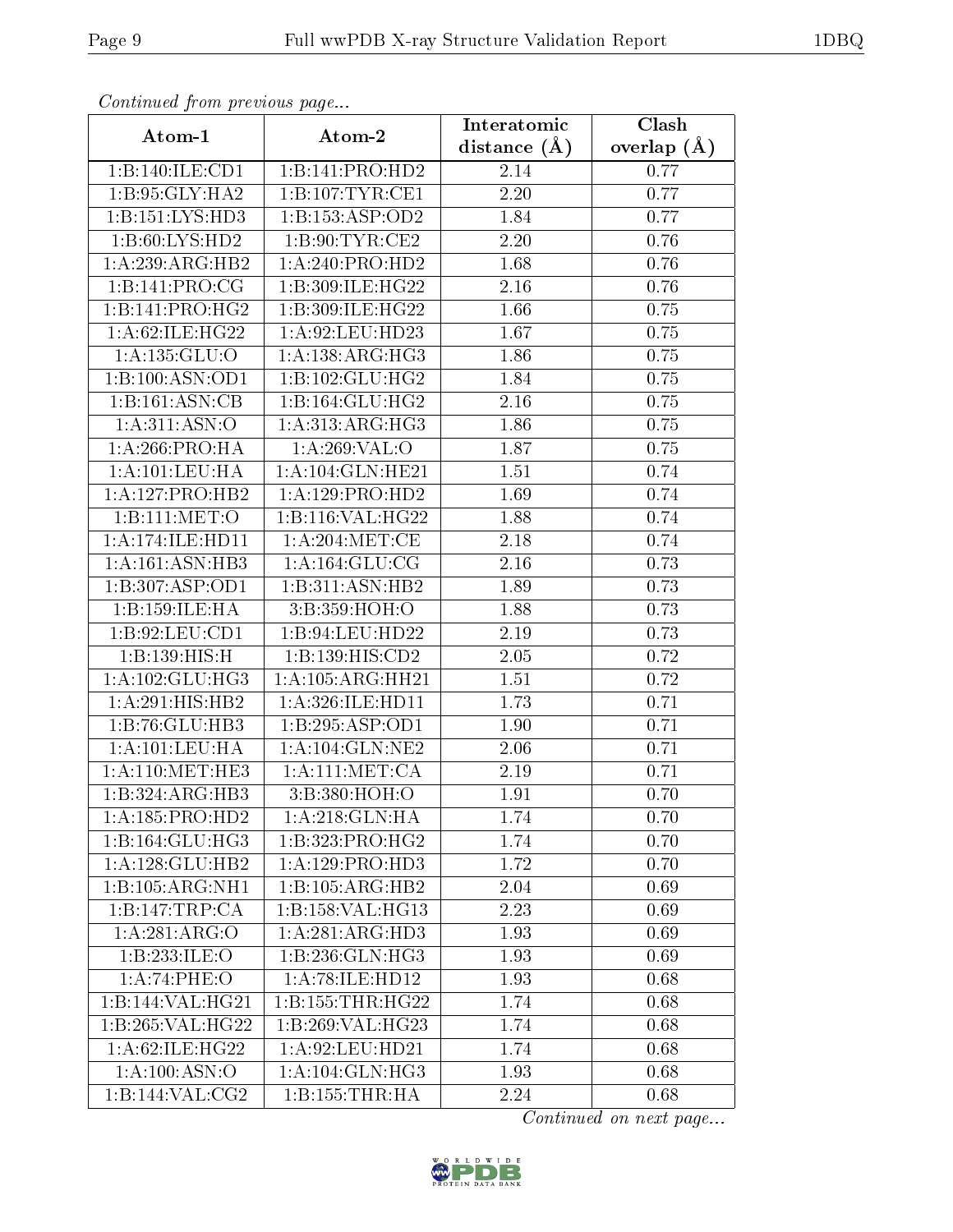| Continuea from previous page   |                              | Interatomic       | Clash         |
|--------------------------------|------------------------------|-------------------|---------------|
| Atom-1                         | Atom-2                       | distance $(\AA)$  | overlap $(A)$ |
| 1:B:147:TRP:NE1                | 1:B:158:VAL:HG21             | 2.08              | 0.67          |
| 1:B:310:VAL:HG22               | 1:B:311:ASN:N                | 2.10              | 0.67          |
| 1:B:125:GLU:HB3                | 1:B:127:PRO:HD3              | 1.75              | 0.67          |
| 1:B:77:ILE:HD12                | 1:B:294:LYS:CE               | 2.14              | 0.67          |
| 1:B:313:ARG:NH1                | 1:B:315:GLU:O                | 2.27              | 0.67          |
| 1:B:308:ARG:HH22               | 1:B:316:PRO:HA               | 1.60              | 0.67          |
| 1:B:200:PHE:HD2                | 1:B:201:MET:CE               | 2.06              | 0.66          |
| 1:A:214:SER:HB2                | 1:A:236: GLN: HE21           | 1.59              | 0.66          |
| 1:B:267:GLN:NE2                | 1:B:267:GLN:H                | 1.92              | 0.66          |
| 1: A:119: LEU: HD22            | 1:A:121:VAL:HG23             | 1.78              | 0.66          |
| 1: A:167: TYR: CE1             | 1: A:202:LYS:HE3             | 2.31              | 0.66          |
| 1:B:76:GLU:HB2                 | 1: B:294: LYS: CE            | 2.26              | 0.66          |
| 1:A:149:GLU:H                  | 1: A: 149: GLU: CD           | 1.98              | 0.65          |
| 1:B:126:TYR:O                  | 1:B:131:LEU:HD22             | 1.96              | 0.65          |
| 1:B:105:ARG:HD3                | 1:B:133:MET:SD               | 2.36              | $0.65\,$      |
| 1:A:324:ARG:NH1                | 3:A:422:HOH:O                | 2.29              | 0.65          |
| 1:A:74:PHE:HB3                 | 1:A:78:ILE:CD1               | 2.27              | $0.65\,$      |
| 1: B:60: LYS: HD2              | 1: B:90: TYR: HE2            | 1.59              | 0.65          |
| 1:A:135:GLU:HA                 | 1:A:138:ARG:CD               | $\overline{2.26}$ | 0.65          |
| 1: A: 105: ARG: CG             | 1: A: 105: ARG: HH11         | 2.09              | 0.64          |
| 1:A:164:GLU:O                  | 1: A:168:MET:HG3             | 1.97              | 0.64          |
| 1:A:97:ALA:CB                  | 1: A:104: GLN: HG2           | 2.27              | 0.64          |
| 1: A:110: MET:CE               | 1: A: 111:MET: HA            | 2.24              | 0.64          |
| 1:A:74:PHE:HB3                 | 1:A:78:ILE:HD11              | 1.80              | 0.64          |
| 1:B:76:GLU:H                   | 1:B:294:LYS:HZ1              | 1.44              | 0.64          |
| 1: A:110:MET:HE3               | 1:A:114:LYS:HG3              | 1.80              | 0.63          |
| 1:B:339:TYR:HD1                | 1:B:340:ARG:HH11             | 1.46              | 0.63          |
| 1:B:144:VAL:HG23               | 1:B:155:THR:HA               | 1.79              | 0.63          |
| 1: A: 105: ARG: HA             | 1: A: 133: MET: HE3          | 1.80              | 0.63          |
| 1:A:101:LEU:CA                 | 1:A:104:GLN:HE21             | 2.11              | 0.63          |
| 1:A:201:MET:N                  | 1: A:201: MET:HE2            | 2.14              | 0.63          |
| 1: A:110:MET:HE2               | 1: A: 111: MET: CG           | 2.29              | 0.63          |
| 1:A:105:ARG:O                  | 1: A:105: ARG: HG2           | 1.98              | 0.62          |
| $1: A:149: \overline{GLU:OE1}$ | 1:A:149:GLU:N                | 2.30              | $0.62\,$      |
| 1:A:75:ALA:O                   | 1: A:79: GLU:H G3            | 2.00              | 0.62          |
| 1:A:159:ILE:HB                 | 1: A:320: GLU:CG             | 2.23              | 0.62          |
| 1:B:159:ILE:HD12               | 1:B:159:ILE:N                | 2.14              | 0.62          |
| 1:A:337:ARG:O                  | $1:\overline{A:338:ASP:HB2}$ | 2.01              | 0.61          |
| $1:B:139:HIS:\overline{ND1}$   | 1:B:140:ILE:HG22             | 2.15              | 0.61          |
| 1:A:115:ARG:NH1                | 1: A:115: ARG:HG3            | 2.16              | 0.61          |
| 1: B: 107: TYR:O               | 1:B:111:MET:HG3              | 2.00              | 0.61          |

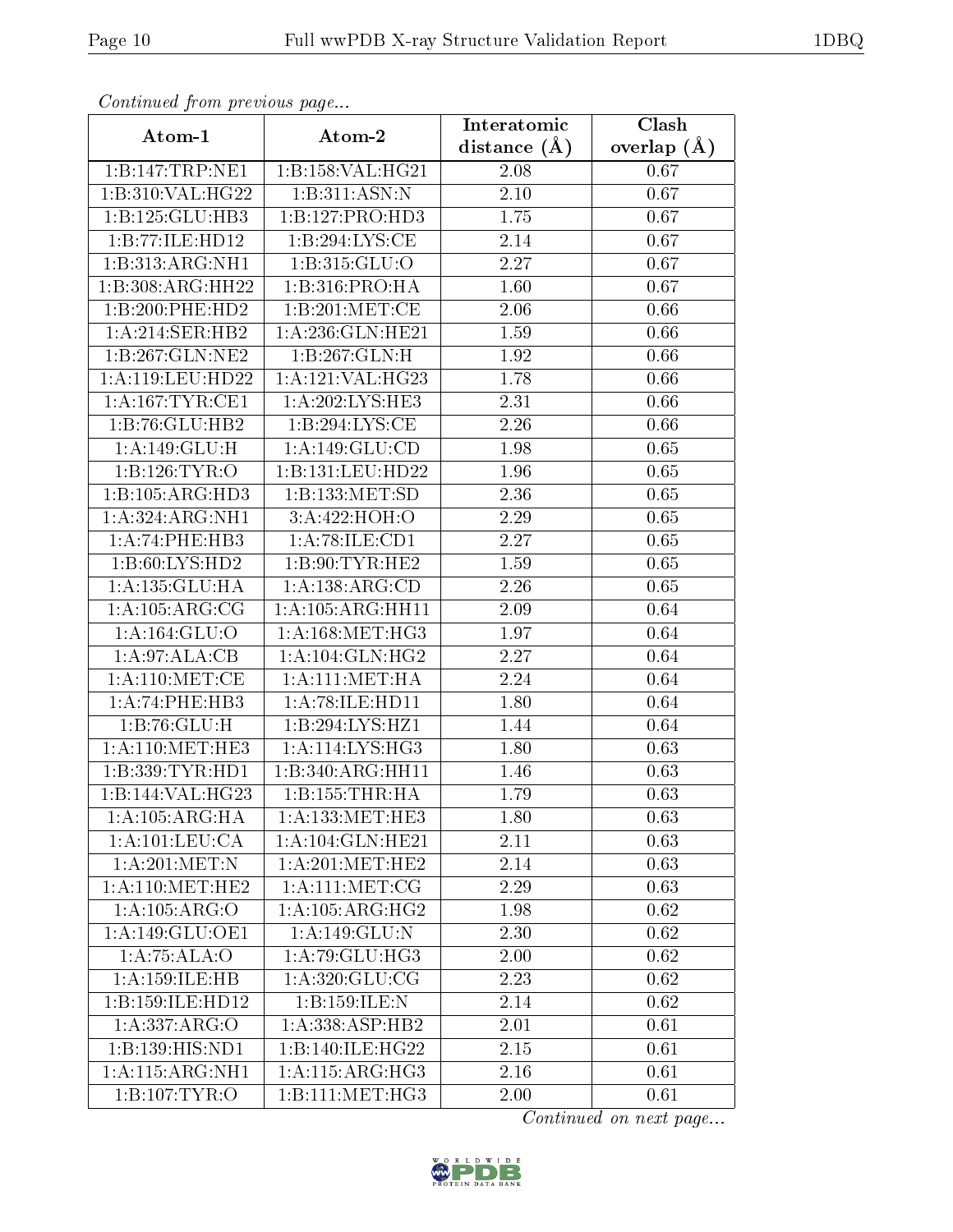| Continuea from previous page |                      | Interatomic       | $\overline{\text{Clash}}$ |
|------------------------------|----------------------|-------------------|---------------------------|
| Atom-1                       | Atom-2               | distance $(A)$    | overlap $(A)$             |
| 1:B:234:LEU:HD21             | 1:B:269:VAL:HG11     | 1.80              | 0.61                      |
| 1: A:105: ARG:CB             | 1: A: 105: ARG: HH11 | $\overline{2.13}$ | 0.61                      |
| 1:B:149:GLU:OE2              | 1: B: 151: LYS: HG2  | 2.01              | 0.61                      |
| 1:B:159:ILE:O                | 1:B:320:GLU:HA       | 2.01              | 0.60                      |
| 1:B:130:LEU:CD1              | 1:B:134:LEU:HD11     | 2.31              | 0.60                      |
| 1:B:108:LEU:HD21             | 1:B:134:LEU:HD23     | 1.83              | 0.60                      |
| 1:B:127:PRO:HB2              | 1:B:129:PRO:HD2      | 1.82              | 0.60                      |
| 1: A:276: ASN:OD1            | 1:A:328:ARG:NH2      | 2.34              | 0.60                      |
| 1: A:304: MET:SD             | 1: A:319: ILE: HD11  | 2.41              | 0.60                      |
| 1: A:85: CYS:HG              | 1: A:302: PHE:HE1    | 1.49              | 0.60                      |
| 1:B:264:ARG:HB2              | 1:B:268:ASP:OD1      | 2.01              | 0.60                      |
| 1: A: 135: GLU: HG3          | 1:A:138:ARG:HD2      | 1.84              | 0.60                      |
| 1: A:304:MET:O               | 1: A:308:ARG:HG3     | 2.02              | 0.59                      |
| 1:B:110:MET:O                | 1:B:114:LYS:HG2      | 2.03              | 0.59                      |
| 1:B:141:PRO:HG2              | 1: B: 309: ILE: CG2  | 2.32              | 0.59                      |
| $1:A:291:HIS:H\overline{B2}$ | 1: A:326: ILE: CD1   | 2.32              | 0.59                      |
| 1:A:159:ILE:CB               | 1: A:320: GLU: HG2   | 2.23              | 0.59                      |
| 1:A:339:TYR:O                | 1:A:340:ARG:HB3      | 2.03              | 0.59                      |
| 1:A:174:ILE:HDI1             | 1: A:204:MET:HE3     | 1.84              | 0.59                      |
| 1: B: 149: GLU: CD           | 1: B: 151: LYS: HG2  | 2.23              | 0.59                      |
| 1:B:304:MET:O                | 1:B:308:ARG:HB2      | 2.03              | 0.58                      |
| 1: A: 105: ARG: HG3          | 1: A: 105: ARG: HH11 | 1.67              | 0.58                      |
| 1:B:310:VAL:O                | 1: B: 312: LYS: HG2  | 2.03              | 0.58                      |
| 1:A:223:PRO:HD3              | 1:A:249:ILE:HG22     | 1.85              | 0.58                      |
| 1: A:340:ARG:HG3             | 1: A:341: ARG: N     | 2.19              | 0.58                      |
| 1:B:202:LYS:O                | 1:B:206:GLU:HB3      | 2.03              | 0.58                      |
| 1: A:110:MET:HE2             | 1: A: 111: MET:HG2   | 1.86              | 0.57                      |
| 1:A:223:PRO:HD3              | 1:A:249:ILE:CG2      | 2.35              | 0.57                      |
| 1:B:185:PRO:HD2              | 1:B:217:VAL:O        | 2.03              | 0.57                      |
| 1:B:130:LEU:HD13             | 1:B:134:LEU:CD1      | 2.35              | 0.57                      |
| 1: A:66: ALA:O               | 1: A:96: ASN: HA     | 2.05              | 0.56                      |
| 1:B:304:MET:SD               | 1:B:317:GLN:HB2      | 2.45              | 0.56                      |
| 1:B:306:LEU:O                | 1:B:309:ILE:HG13     | 2.06              | 0.56                      |
| 1:B:307:ASP:OD1              | 1:B:313:ARG:HG3      | 2.05              | 0.56                      |
| 1: A:110:MET:SD              | 1:A:114:LYS:HE2      | 2.46              | 0.56                      |
| 1:B:309:ILE:HD12             | 1:B:310:VAL:N        | 2.21              | 0.56                      |
| 1: A:236: GLN: HA            | 1: A:236: GLN:OE1    | 2.04              | 0.56                      |
| 1:B:100:ASN:C                | 1:B:104:GLN:HE21     | 2.10              | 0.56                      |
| 1:B:339:TYR:O                | 1:B:340:ARG:HD2      | 2.05              | 0.56                      |
| 1:B:181:ILE:HD12             | 1:B:204:MET:HE1      | 1.86              | 0.55                      |
| 1: A:196:ARG:HG3             | 1:A:197:LEU:N        | 2.21              | 0.55                      |

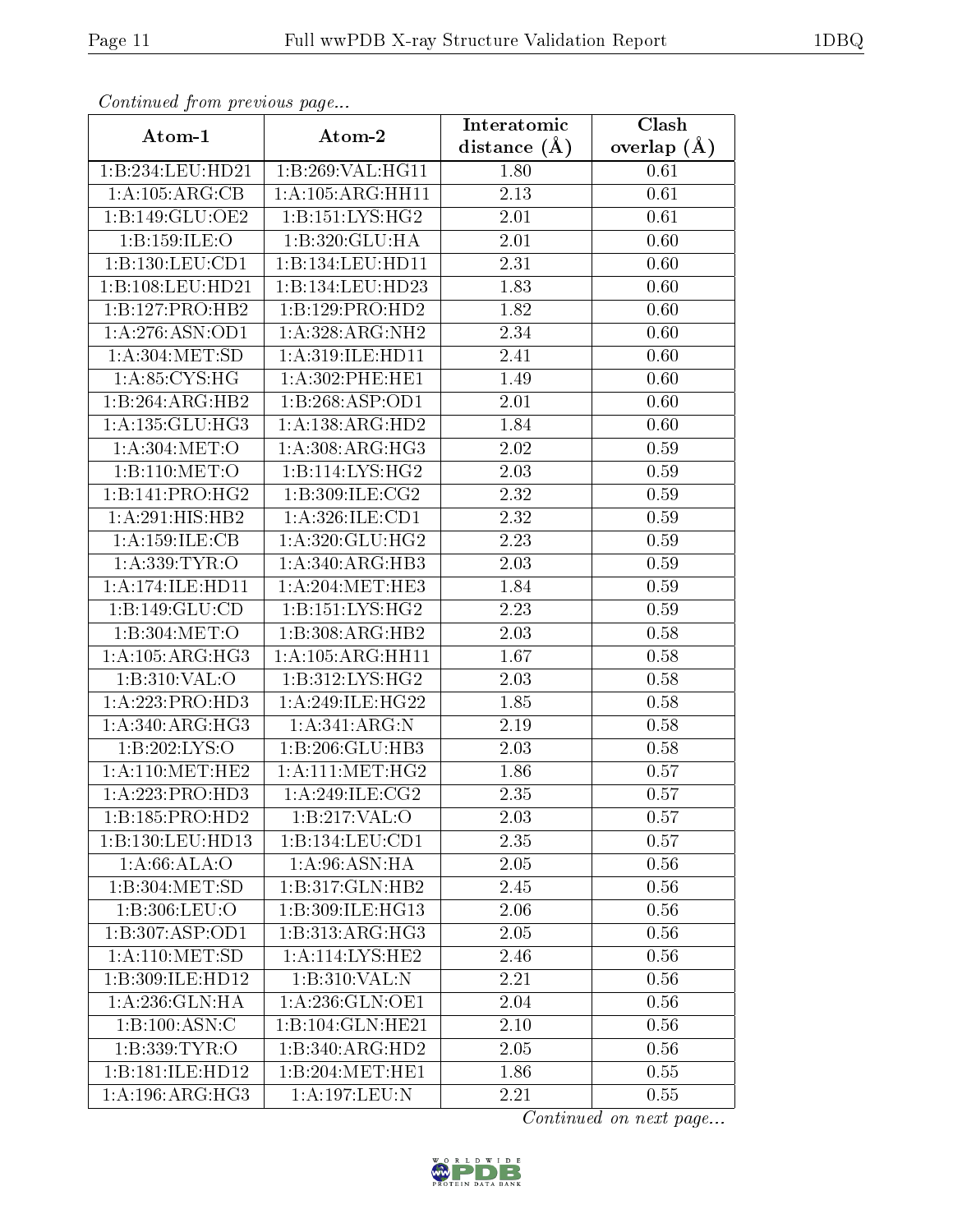| Continuea from previous page |                              | Interatomic       | Clash         |
|------------------------------|------------------------------|-------------------|---------------|
| Atom-1                       | Atom-2                       | distance $(A)$    | overlap $(A)$ |
| $1:$ A:90:TYR:HE2            | 1:A:306:LEU:HD11             | 1.70              | 0.55          |
| 1: A:115: ARG:HH11           | 1: A:115: ARG:HG3            | 1.71              | 0.55          |
| 1:B:306:LEU:O                | 1:B:310:VAL:H <sub>G12</sub> | 2.06              | 0.55          |
| 1:B:76:GLU:HB2               | 1:B:294:LYS:HE2              | 1.87              | 0.55          |
| 1: A:119: LEU: HD13          | 1: A:142: MET:HE3            | 1.88              | 0.55          |
| 1:B:161:ASN:HB2              | 1:B:323:PRO:HD2              | 1.88              | 0.55          |
| 1: A: 196: ARG: NH1          | 1: A:246: GLY:O              | 2.40              | $0.54\,$      |
| 1: A: 337: ARG: O            | 1:A:337:ARG:HG3              | 2.07              | 0.54          |
| 1:B:73:TYR:O                 | 1:B:294:LYS:NZ               | 2.39              | 0.54          |
| 1:B:271:LEU:C                | 1:B:271:LEU:HD12             | 2.28              | 0.54          |
| 1: A:170: GLY: HA2           | $1: A:200:$ PHE:CE1          | 2.43              | 0.54          |
| 1:A:249:ILE:HB               | 3:A:439:HOH:O                | $\overline{2.07}$ | 0.54          |
| 1:A:97:ALA:HA                | 1: A: 103: LYS: HD3          | 1.89              | 0.54          |
| 1:B:126:TYR:N                | 1:B:127:PRO:HD3              | 2.22              | 0.54          |
| 1: A:239: ARG: HB2           | 1:A:240:PRO:CD               | 2.37              | 0.53          |
| 1:B:202:LYS:HD3              | 3:B:394:HOH:O                | 2.08              | 0.53          |
| 1: A:115: ARG:CG             | 1:A:115:ARG:HH11             | 2.21              | 0.53          |
| 1:B:119:LEU:HB2              | 1:B:142:MET:HB3              | 1.90              | 0.53          |
| $1:\overline{A:161:ASN:O}$   | 1: A:164: GLU:HG2            | 2.08              | 0.53          |
| 1: A:255:LEU:HD13            | 1: A:271:LEU:HD22            | 1.91              | 0.53          |
| 1: B:69: SER: HA             | 1:B:78:ILE:HD13              | 1.90              | 0.53          |
| 1: A: 161: ASN: HB3          | 1: A: 164: GLU: CD           | 2.28              | 0.53          |
| 1:B:101:LEU:CD1              | 1:B:105:ARG:HH12             | 2.12              | 0.53          |
| 1: A:111:MET:O               | 1:A:116:VAL:HG22             | 2.09              | 0.53          |
| 1:B:200:PHE:HD2              | 1:B:201:MET:HE2              | 1.72              | 0.53          |
| 1: A:174: ILE: HDI1          | 1: A:204:MET:HE2             | 1.89              | 0.53          |
| 1:A:222:GLU:HB3              | 1:A:223:PRO:HD2              | 1.91              | 0.53          |
| 1:B:219:GLY:HA3              | 1:B:250:MET:SD               | 2.49              | 0.52          |
| 1:B:68:SER:HB3               | 1:B:71:ALA:HB2               | 1.89              | 0.52          |
| 1:B:187:PRO:HD2              | 1:B:221:PHE:CZ               | 2.44              | 0.52          |
| 1:B:77:ILE:O                 | 1:B:80:ALA:HB3               | 2.09              | 0.52          |
| 1: A:326: ILE:N              | 1: A:326: ILE: HD12          | 2.24              | 0.52          |
| 1:B:119:LEU:CB               | 1:B:142:MET:HB3              | 2.40              | 0.52          |
| 1:B:123:CYS:HB2              | 1: B: 126: TYR: CE2          | 2.45              | 0.52          |
| 1:B:87:GLN:NE2               | 3:B:370:HOH:O                | 2.36              | 0.52          |
| 1:B:87:GLN:HB3               | 1:B:88:LYS:HE3               | 1.91              | 0.52          |
| 1: B:300: THR: HG21          | 1:B:319:ILE:CG2              | 2.40              | 0.52          |
| 1: A: 123: CYS:O             | 1:A:125:GLU:N                | 2.42              | 0.52          |
| 1:B:308:ARG:HG3              | 1:B:313:ARG:O                | 2.10              | 0.52          |
| 1:B:325:LEU:HD13             | 1:B:325:LEU:C                | 2.30              | 0.52          |
| 1: A:163:PHE:HA              | 1:A:195:GLY:O                | 2.10              | 0.51          |

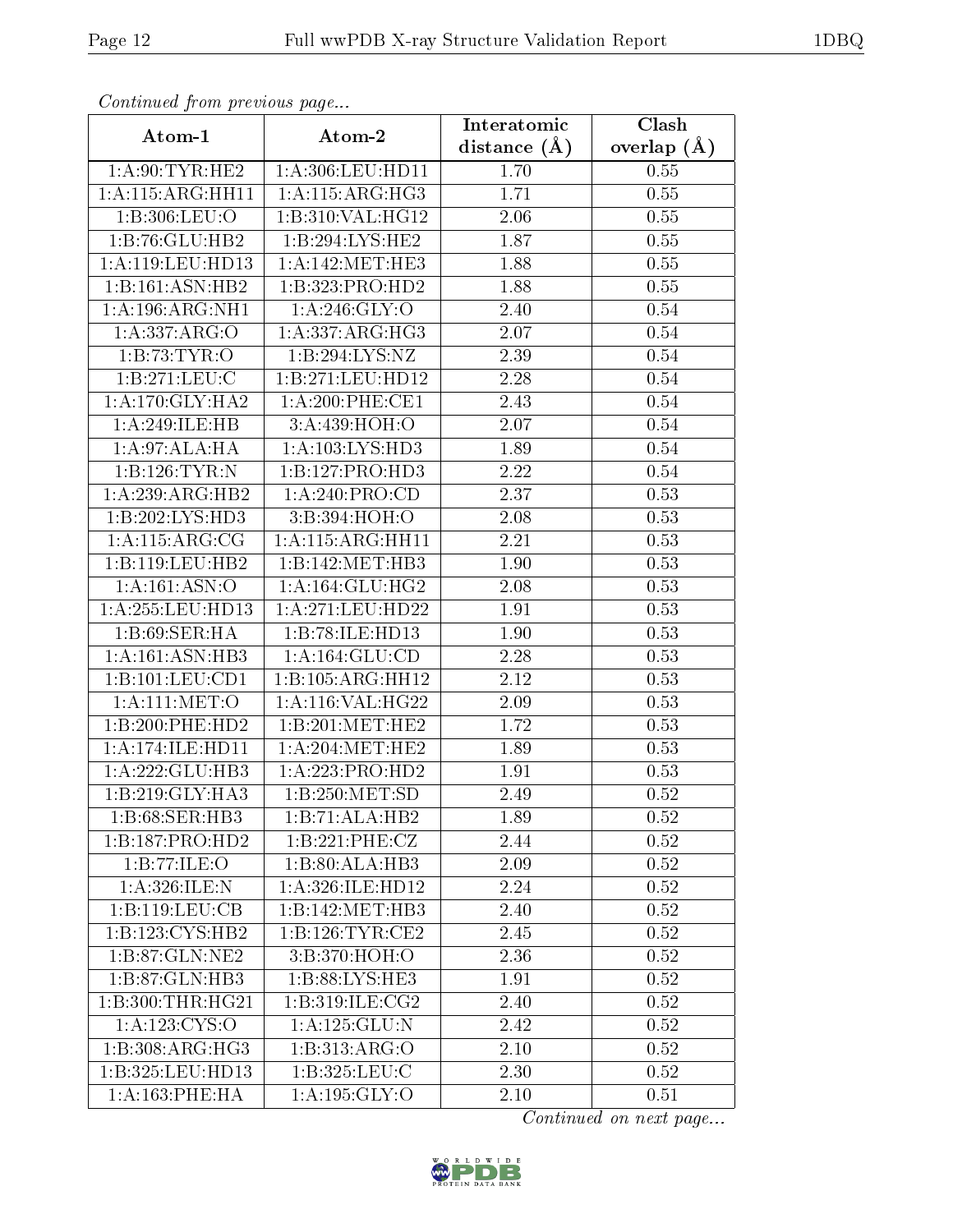| Continuea from previous page |                                                       | Interatomic    | Clash           |
|------------------------------|-------------------------------------------------------|----------------|-----------------|
| Atom-1                       | Atom-2                                                | distance $(A)$ | overlap $(\AA)$ |
| 1:B:304:MET:CE               | 1:B:319:ILE:HD12                                      | 2.40           | 0.51            |
| 1: A:70: GLU:OE1             | 1:A:70:GLU:HA                                         | 2.11           | 0.51            |
| 1:B:137:TYR:HA               | 1:B:139:HIS:HE2                                       | 1.72           | 0.51            |
| 1:A:313:ARG:NH1              | 1:A:313:ARG:HB2                                       | 2.26           | 0.51            |
| 1: A:98:TRP:O                | 1:A:99:ASN:HB2                                        | 2.11           | 0.51            |
| 1:A:224:GLU:O                | 1:A:224:GLU:HG2                                       | 2.11           | 0.51            |
| 1:B:73:TYR:CD2               | 1:B:74:PHE:CD1                                        | 2.99           | 0.51            |
| 1: A:110:MET:O               | 1: A:114: LYS: HG3                                    | 2.12           | 0.50            |
| 1: A: 110: MET: SD           | 1: A:114: LYS: HG3                                    | 2.51           | 0.50            |
| 1: A:119: LEU: HD22          | $1:A:121:\overline{\text{VAL}:C}\overline{\text{G2}}$ | 2.41           | 0.50            |
| 1: A:154:PHE:HA              | 1:A:316:PRO:H <sub>G3</sub>                           | 1.93           | 0.50            |
| 1:B:77:ILE:HG22              | 1:B:122:MET:CE                                        | 2.41           | 0.50            |
| 1:B:140:ILE:HD12             | 1:B:140:ILE:C                                         | 2.32           | 0.50            |
| 1: A:118: GLY:HA2            | 1:A:140:ILE:CD1                                       | 2.41           | 0.50            |
| 1:B:121:VAL:HB               | 1:B:144:VAL:HG12                                      | 1.93           | 0.50            |
| 1: A:110:MET:HE2             | 1: A:111:MET:HG3                                      | 1.94           | 0.50            |
| 1:A:161:ASN:O                | 1:A:323:PRO:HG3                                       | 2.11           | 0.50            |
| 1:B:93:ILE:HD12              | 1: B:116: VAL:HG12                                    | 1.94           | 0.50            |
| 1:B:100:ASN:C                | 1:B:104:GLN:HG3                                       | 2.31           | 0.50            |
| 1:B:101:LEU:N                | 1:B:104:GLN:HE21                                      | 2.10           | 0.50            |
| 1:A:313:ARG:CZ               | 1:A:313:ARG:HB2                                       | 2.41           | 0.50            |
| 1:B:339:TYR:CD1              | 1:B:340:ARG:NH1                                       | 2.79           | 0.50            |
| 1: A: 105: ARG: HA           | 1: A: 133: MET:CE                                     | 2.42           | 0.49            |
| 1:B:101:LEU:HD21             | 1:B:129:PRO:HB2                                       | 1.94           | 0.49            |
| 1:B:161:ASN:ND2              | 1: B: 321: VAL: O                                     | 2.45           | 0.49            |
| 1:A:102:GLU:HA               | 1:A:105:ARG:CZ                                        | 2.42           | 0.49            |
| 1:A:105:ARG:N                | 1: A: 133: MET: HE1                                   | 2.27           | 0.49            |
| 1:B:187:PRO:HD2              | 1:B:221:PHE:CE2                                       | 2.47           | 0.49            |
| 1:B:88:LYS:HB3               | 1: B:90: TYR:CE1                                      | 2.48           | 0.49            |
| 1: A: 197: LEU: HD11         | 1: A:201:MET:HE1                                      | 1.94           | 0.49            |
| 1: A:249: ILE:O              | 1: A:252:MET:HB3                                      | 2.12           | 0.49            |
| 1: A:126: TYR: HD1           | 1: A: 130: LEU: HD13                                  | 1.78           | 0.49            |
| 1: B:67:THR:O                | 1:B:68:SER:HB2                                        | 2.12           | 0.49            |
| 1:B:158:VAL:HA               | 1:B:319:ILE:O                                         | 2.13           | 0.49            |
| 1:B:126:TYR:HB3              | 1:B:131:LEU:HD11                                      | 1.94           | 0.48            |
| 1:B:130:LEU:HD13             | 1:B:134:LEU:HD11                                      | 1.94           | 0.48            |
| 1:B:223:PRO:HD3              | 1:B:249:ILE:HG22                                      | 1.94           | 0.48            |
| 1:B:76:GLU:N                 | $1:B:294:LYS:\overline{HZ1}$                          | 2.08           | 0.48            |
| 1:A:135:GLU:CG               | 1:A:138:ARG:HD2                                       | 2.43           | 0.48            |
| 1:B:101:LEU:O                | 1:B:105:ARG:HB2                                       | 2.14           | 0.48            |
| 1:B:266:PRO:HD3              | 3:B:407:HOH:O                                         | 2.13           | 0.48            |

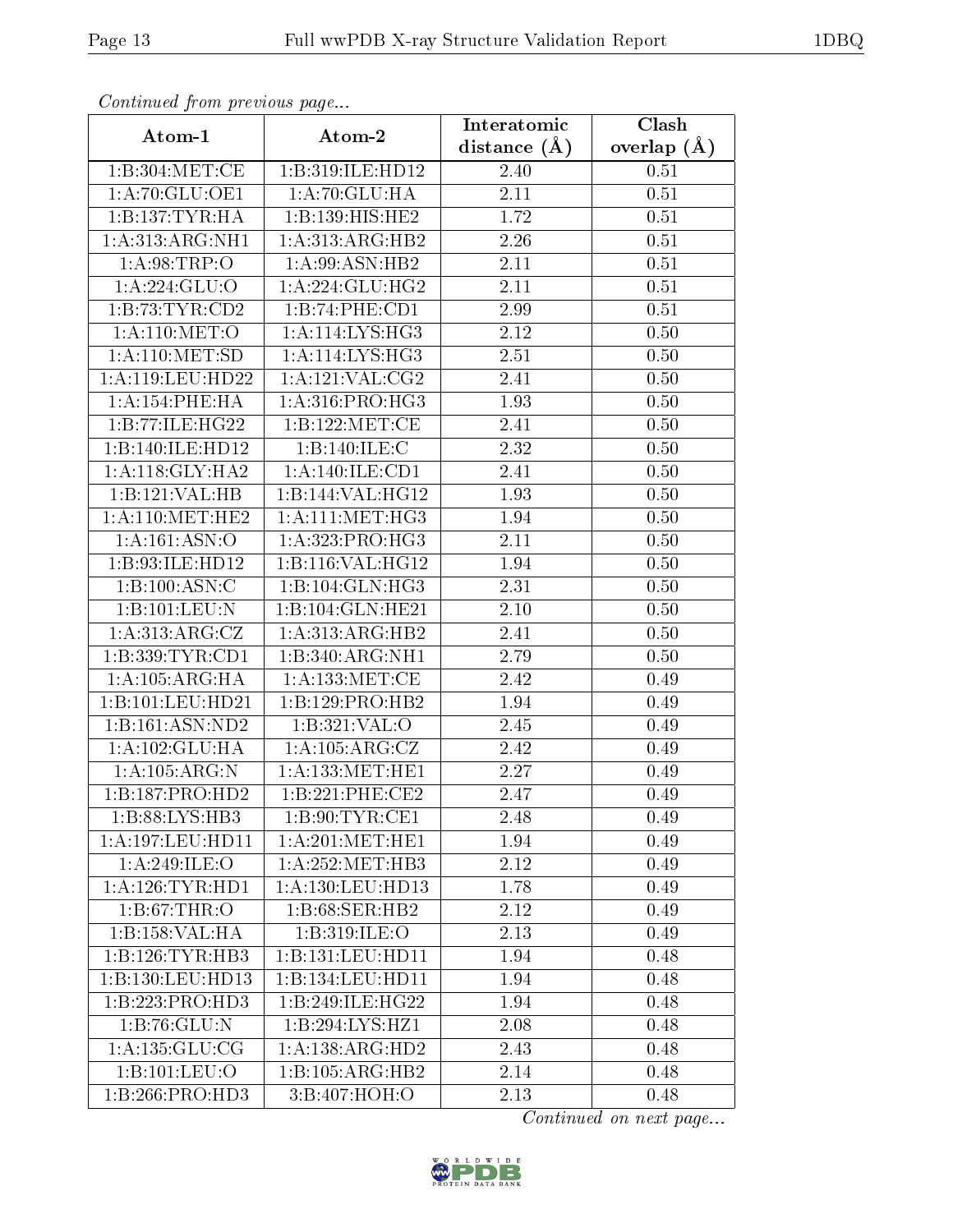| Continuea from previous page  |                      | Interatomic    | Clash         |
|-------------------------------|----------------------|----------------|---------------|
| Atom-1                        | Atom-2               | distance $(A)$ | overlap $(A)$ |
| 1: A:90: TYR:N                | 1: A:90: TYR:CD1     | 2.81           | 0.48          |
| 1: A:201: MET:CA              | 1:A:201:MET:HE2      | 2.44           | 0.48          |
| 1:A:119:LEU:HD13              | 1:A:142:MET:CE       | 2.43           | 0.47          |
| 1:A:220:ASP:O                 | 1:A:221:PHE:HB2      | 2.13           | 0.47          |
| 1: A:69: SER: N               | 1: A:96: ASN:OD1     | 2.40           | 0.47          |
| 1:B:176:ARG:HH12              | 1:B:333:ASP:N        | 2.13           | 0.47          |
| 1:A:110:MET:HG3               | 1:A:111:MET:N        | 2.29           | 0.47          |
| 1:A:313:ARG:NH1               | 1:A:313:ARG:CB       | 2.77           | 0.47          |
| 1:B:120:LEU:C                 | 1:B:120:LEU:HD23     | 2.35           | 0.47          |
| 1:B:137:TYR:HA                | 1:B:139:HIS:CE1      | 2.50           | 0.47          |
| 1:B:266:PRO:HD2               | 1:B:267:GLN:NE2      | 2.30           | 0.47          |
| 1:B:73:TYR:HD2                | 1:B:74:PHE:CD1       | 2.32           | 0.47          |
| 1:B:184:ILE:HG23              | 1:B:217:VAL:O        | 2.14           | 0.47          |
| $1: B: 315: \overline{GLU:O}$ | 1:B:315:GLU:HG2      | $2.15\,$       | 0.47          |
| 1: A: 166: GLY: O             | 1:A:169:ALA:HB3      | $2.15\,$       | 0.47          |
| 1:A:281:ARG:C                 | 1:A:281:ARG:HD3      | 2.35           | 0.47          |
| 1:B:212:PRO:HD2               | 1:B:215:TRP:CE3      | 2.50           | 0.47          |
| 1:B:129:PRO:O                 | 1:B:132:ALA:HB3      | 2.15           | 0.47          |
| 1:B:128:GLU:N                 | 1:B:129:PRO:HD2      | 2.30           | 0.46          |
| 1:B:66:ALA:HB3                | 1:B:96:ASN:ND2       | 2.29           | 0.46          |
| 1: A: 105: ARG: HB2           | 1: A: 105: ARG: HH11 | 1.80           | 0.46          |
| 1:A:128:GLU:N                 | 1:A:129:PRO:CD       | 2.78           | 0.46          |
| 1:B:64:LEU:HD22               | 1:B:81:VAL:HG11      | 1.97           | 0.46          |
| 1:B:144:VAL:HG23              | 1:B:155:THR:CA       | 2.45           | 0.46          |
| 1:B:294:LYS:O                 | 1:B:297:LEU:HB2      | 2.16           | 0.46          |
| 1:B:147:TRP:CG                | 1: B: 158: VAL: CG1  | 2.98           | 0.46          |
| 1:B:306:LEU:HD12              | 1:B:306:LEU:HA       | 1.48           | 0.46          |
| 1:B:304:MET:HE3               | 1:B:319:ILE:HD12     | 1.97           | 0.46          |
| 1: A:159: ILE: HD12           | 1: A:320: GLU: HG3   | $1.97\,$       | 0.46          |
| 1:A:275:ASP:O                 | 1:A:276:ASN:HB3      | 2.15           | 0.46          |
| 1: B: 135: GLU: HG2           | 1:B:138:ARG:HD3      | 1.97           | 0.46          |
| 1:B:276:ASN:HB3               | 1:B:291:HIS:HD2      | 1.80           | 0.46          |
| 1:A:315:GLU:HA                | 1: A: 316: PRO: HD2  | 1.76           | 0.46          |
| 1:B:105:ARG:O                 | 1:B:108:LEU:N        | 2.49           | 0.46          |
| 1:B:145:MET:HB3               | 1:B:147:TRP:CZ3      | 2.51           | 0.46          |
| 1:A.153:ASP:HA                | 3:A:357:HOH:O        | 2.16           | 0.46          |
| 1:A:154:PHE:CD1               | 1:A:154:PHE:N        | 2.82           | 0.46          |
| 1:B:234:LEU:CD1               | 1:B:261:MET:HE1      | 2.45           | 0.46          |
| 1:A:228:ARG:O                 | 1: A: 232: GLN: HG2  | 2.16           | 0.46          |
| 1:B:181:ILE:HD12              | 1:B:204:MET:CE       | 2.46           | 0.46          |
| 1: A: 128: GLU: CB            | 1:A:129:PRO:HD3      | 2.40           | 0.45          |

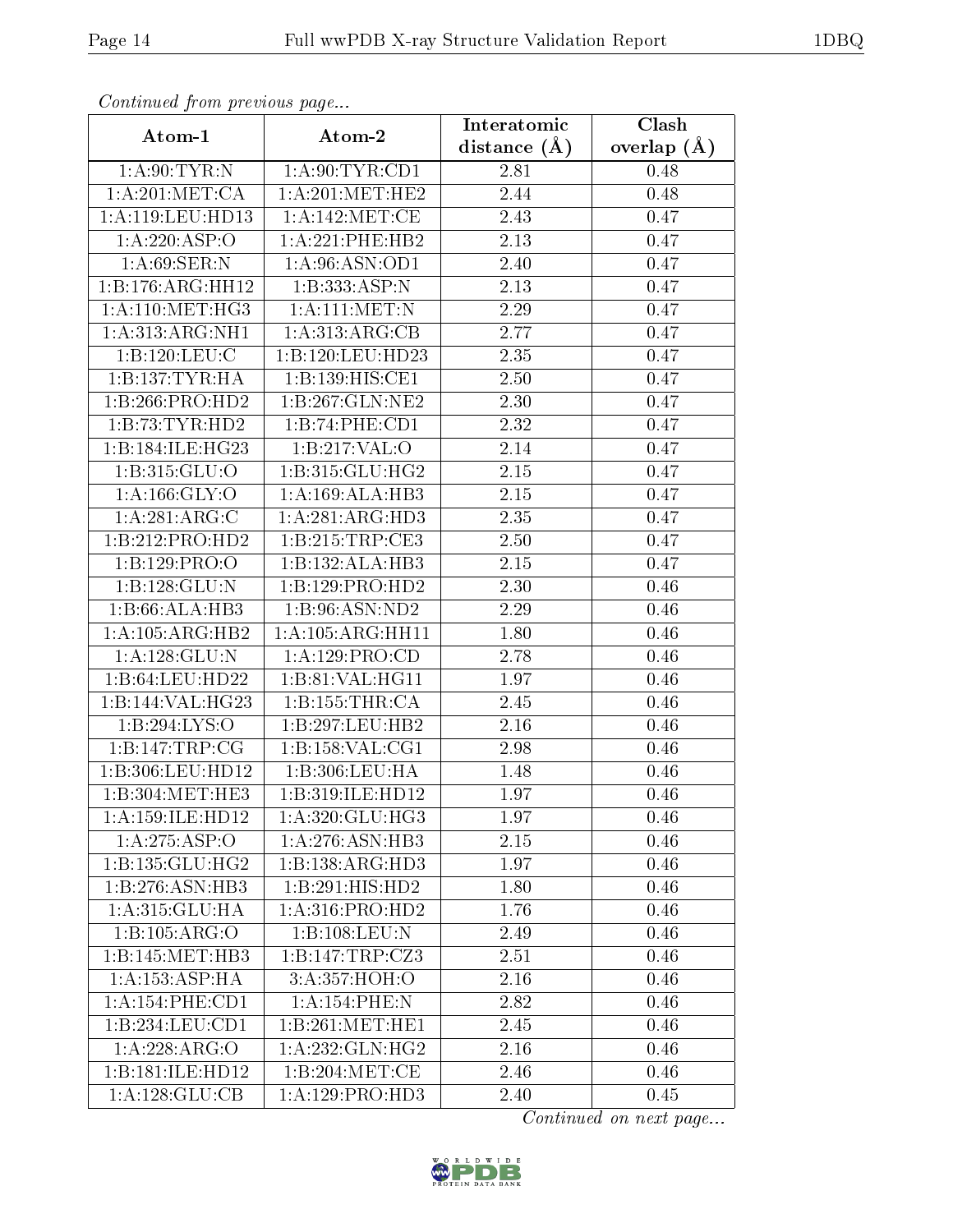| Communaca from previous page |                     | Interatomic    | Clash           |
|------------------------------|---------------------|----------------|-----------------|
| Atom-1                       | Atom-2              | distance $(A)$ | overlap $(\AA)$ |
| 1: A:325: LEU: C             | 1:A:326:ILE:HD12    | 2.37           | 0.45            |
| 1:B:128:GLU:N                | 1:B:129:PRO:CD      | 2.79           | 0.45            |
| 1:B:136:GLU:O                | 1:B:139:HIS:NE2     | 2.46           | 0.45            |
| 1: A:126:TYR:CD1             | 1:A:130:LEU:HD13    | 2.52           | 0.45            |
| 1:B:149:GLU:OE1              | 1: B: 151: LYS: HG2 | 2.16           | 0.45            |
| 1:B:159:ILE:N                | 1:B:159:ILE:CD1     | 2.80           | 0.45            |
| 1:B:294:LYS:HB3              | 1:B:294:LYS:HE2     | 1.47           | 0.45            |
| 1: A:312: LYS: HG2           | 1: A:312:LYS:H      | 1.19           | 0.45            |
| 1: A:311: ASN:O              | 1: A:313:ARG:N      | 2.50           | 0.45            |
| 1:B:126:TYR:N                | 1:B:127:PRO:CD      | 2.79           | 0.45            |
| 1:B:147:TRP:CD1              | 1:B:158:VAL:CG2     | 3.00           | 0.45            |
| 1:B:158:VAL:C                | 1:B:159:ILE:HD12    | 2.37           | 0.45            |
| 1:B:264:ARG:HB3              | 1:B:267:GLN:HB2     | 1.99           | 0.45            |
| 1:B:302:PHE:CE2              | 1: B: 306: LEU: CD2 | 3.00           | 0.45            |
| 1:A:177:GLY:HA3              | 1:A:337:ARG:HB2     | 1.98           | 0.45            |
| 1:B:114:LYS:CD               | 1:B:114:LYS:N       | 2.78           | 0.45            |
| 1:B:84:ASN:ND2               | 1:B:299:GLU:HA      | 2.31           | 0.45            |
| 1:B:142:MET:HA               | 1:B:305:LEU:HD11    | 1.97           | 0.44            |
| 1:B:201:MET:HE2              | 1:B:201:MET:N       | 2.32           | 0.44            |
| 1:B:320:GLU:HG2              | 1:B:321:VAL:N       | 2.32           | 0.44            |
| 1: B:64:LEU:C                | 1:B:64:LEU:HD12     | 2.37           | 0.44            |
| 1:B:73:TYR:CD2               | 1:B:74:PHE:N        | 2.85           | 0.44            |
| 1:B:119:LEU:HA               | 1:B:119:LEU:HD23    | 1.68           | 0.44            |
| 1: A:108:LEU:HD12            | 1: A: 108: LEU: HA  | 1.82           | 0.44            |
| 1: A:313:ARG:HB3             | 1: A:313:ARG:HH11   | 1.81           | 0.44            |
| 1:B:234:LEU:HD13             | 1:B:261:MET:CE      | 2.48           | 0.44            |
| 1:B:179:ARG:HB2              | 1:B:336:PHE:CE1     | 2.53           | 0.44            |
| 1:B:77:ILE:CG2               | 1:B:122:MET:HE2     | $\bar{2}.48$   | 0.44            |
| 1:A:263:LEU:HD12             | 1:A:263:LEU:HA      | 1.74           | 0.44            |
| 1:B:117:ASP:O                | 1:B:309:ILE:HG21    | 2.18           | $0.44\,$        |
| 1:B:147:TRP:CE2              | 1: B:158: VAL:HGI1  | 2.51           | 0.44            |
| 1:B:130:LEU:HD11             | 1:B:134:LEU:HD11    | 2.00           | 0.43            |
| 1:B:147:TRP:CD1              | 1: B:158: VAL:HG21  | 2.53           | 0.43            |
| 1:B:76:GLU:CB                | 1:B:294:LYS:HE2     | 2.48           | 0.43            |
| 1:A:171:ARG:HD2              | 1:A:171:ARG:HA      | 1.20           | 0.43            |
| 1:A:297:LEU:HA               | 1:A:297:LEU:HD23    | 1.69           | 0.43            |
| 1: B:95: GLY:CA              | 1:B:107:TYR:CD1     | 3.01           | 0.43            |
| 1: A:110:MET:HA              | 1: A:113: GLN:HB2   | 2.01           | 0.43            |
| 1: A: 135: GLU: HA           | 1: A: 138: ARG: CG  | 2.48           | 0.43            |
| 1:B:147:TRP:CG               | 1:B:158:VAL:HG11    | 2.54           | 0.43            |
| 1:B:114:LYS:HA               | 1:B:114:LYS:HD2     | 1.49           | 0.43            |

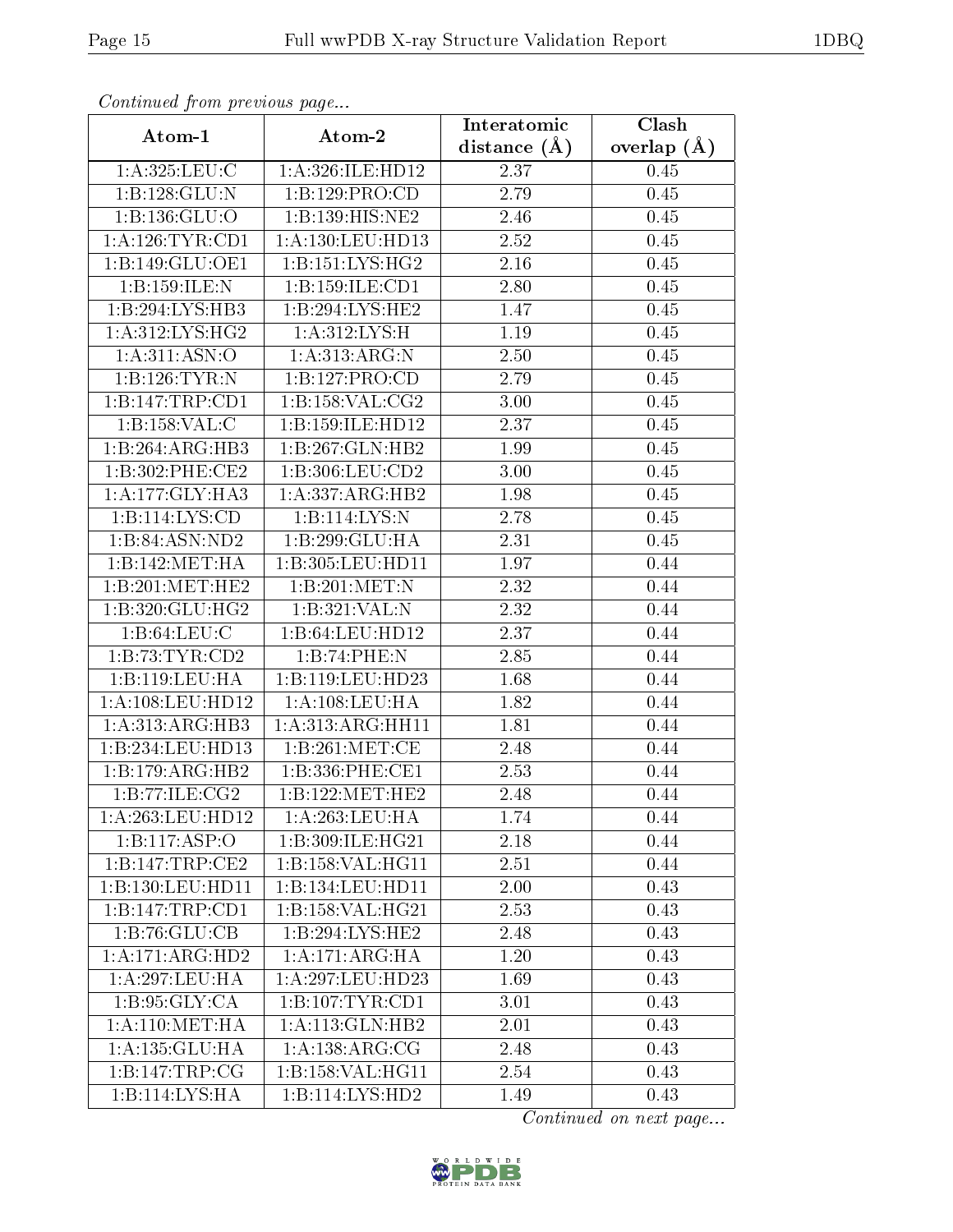| Continued from previous page |                                   | Interatomic       | Clash         |
|------------------------------|-----------------------------------|-------------------|---------------|
| Atom-1                       | Atom-2                            | distance $(A)$    | overlap $(A)$ |
| 1:B:101:LEU:CD2              | 1:B:129:PRO:HB2                   | 2.48              | 0.43          |
| 1:B:151:LYS:HG3              | $1:B:151:\overline{\text{LYS:H}}$ | 1.41              | 0.43          |
| 1:A:101:LEU:O                | 1:A:105:ARG:HB3                   | 2.18              | 0.43          |
| 1:A:105:ARG:NH1              | 1:A:105:ARG:CB                    | 2.80              | 0.43          |
| 1: A: 197: LEU: CD1          | 1: A:201:MET:HE1                  | 2.49              | 0.43          |
| 1:B:137:TYR:O                | 1:B:140:ILE:HG23                  | 2.19              | 0.43          |
| 1:B:276:ASN:HB2              | 1:B:291:HIS:HA                    | 2.01              | 0.43          |
| 1:B:299:GLU:O                | 1:B:303:ASN:ND2                   | 2.51              | 0.43          |
| 1:B:120:LEU:HD23             | 1:B:121:VAL:N                     | $\overline{2}.33$ | 0.43          |
| 1: A:173:LEU:HA              | 1: A:173: LEU: HD23               | 1.76              | 0.43          |
| 1:A:97:ALA:HB1               | 1:A:104:GLN:CG                    | 2.42              | 0.43          |
| 1:B:123:CYS:HB3              | 1:B:125:GLU:O                     | 2.19              | 0.43          |
| 1:B:133:MET:O                | 1:B:137:TYR:HDI                   | 2.02              | 0.43          |
| 1: A: 164: GLU: HG3          | $1:A:323:PRO:\overline{HG2}$      | 2.00              | 0.42          |
| 1:B:60:LYS:HD3               | 1:B:60:LYS:HA                     | 1.59              | 0.42          |
| 1:A:139:HIS:CE1              | 1: A:140: ILE: HG22               | 2.54              | 0.42          |
| 1: A:325: LEU: HD11          | 1:A:327:GLU:HG3                   | 2.00              | 0.42          |
| 1: A: 119: LEU: HB2          | 1: A:140: ILE: HD11               | 2.01              | 0.42          |
| 1:B:151:LYS:O                | $1: \overline{B:153:ASP:N}$       | 2.52              | 0.42          |
| 1:B:154:PHE:HE1              | 3:B:409:HOH:O                     | 2.01              | 0.42          |
| 1:B:303:ASN:N                | 1:B:303:ASN:HD22                  | 2.17              | 0.42          |
| 1: A:276: ASN: HA            | 1: A:289:THR:HG21                 | 2.01              | 0.42          |
| 1:B:185:PRO:HD2              | 1:B:218:GLN:HA                    | 2.01              | 0.42          |
| 1:B:269:VAL:HG13             | 3:B:379:HOH:O                     | 2.19              | 0.42          |
| 1:B:93:ILE:HD12              | 1:B:116:VAL:CG1                   | 2.49              | 0.42          |
| 1: A:230:MET:HG2             | 1:A:254:ALA:O                     | $2.19\,$          | 0.42          |
| 1:B:322:HIS:HA               | 1:B:323:PRO:HD2                   | 1.69              | 0.42          |
| 1:A:211:VAL:HG22             | 1:A:216:ILE:HD11                  | 2.00              | 0.42          |
| 1:A:313:ARG:HH11             | 1:A:313:ARG:CB                    | 2.33              | 0.42          |
| 1:B:65:LEU:HD13              | 1:B:107:TYR:HB3                   | 2.02              | 0.42          |
| 1: A:76: GLU:HB3             | 1:A:294:LYS:HB2                   | 2.02              | 0.42          |
| 1:B:159:II.E:HB              | 1:B:320:GLU:HB2                   | 2.02              | 0.42          |
| 1: B:261:MET:CE              | 1:B:263:LEU:HD13                  | 2.50              | 0.42          |
| 1:A:76:GLU:CD                | 1: A:294:LYS:HG3                  | 2.40              | 0.42          |
| 1: A: 163: PHE: CE2          | 1: A:199: GLY:HA2                 | 2.55              | 0.41          |
| 1:B:267:GLN:HE21             | 1:B:267:GLN:H                     | 1.65              | 0.41          |
| 1:B:310:VAL:C                | 1:B:312:LYS:H                     | 2.24              | 0.41          |
| 1:B:308:ARG:HH21             | 1:B:313:ARG:HH22                  | 1.68              | 0.41          |
| 1:B:110:MET:HE2              | 1:B:110:MET:HB3                   | 1.69              | 0.41          |
| 1:B:131:LEU:HD12             | 1:B:131:LEU:HA                    | 1.69              | 0.41          |
| 1:B:234:LEU:HA               | 1:B:234:LEU:HD23                  | 1.82              | 0.41          |

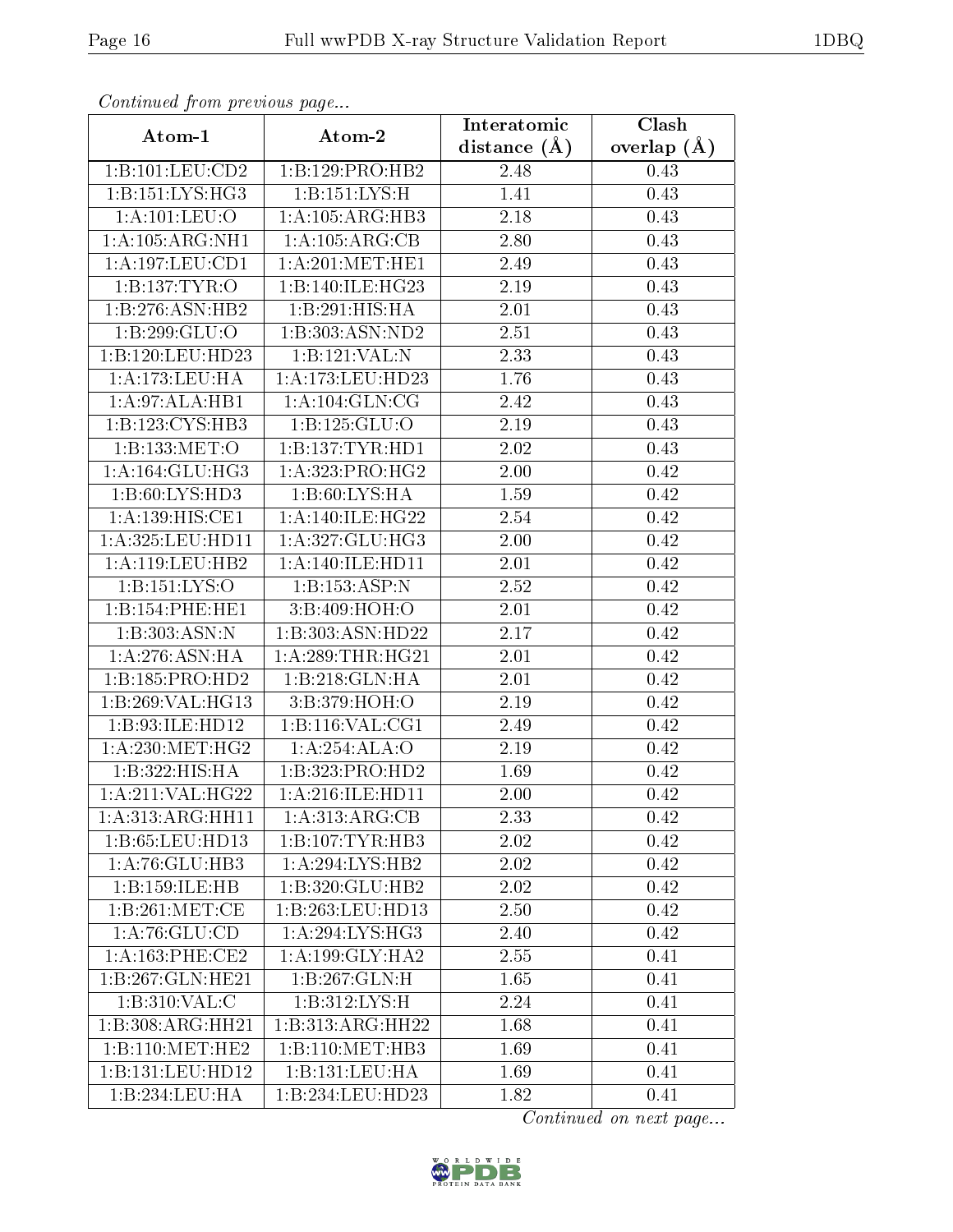| Continuatu from previous page |                                                | Interatomic       | Clash           |  |
|-------------------------------|------------------------------------------------|-------------------|-----------------|--|
| Atom-1                        | Atom-2                                         | distance $(A)$    | overlap $(\AA)$ |  |
| 1:B:113:GLN:C                 | 1:B:115:ARG:H                                  | 2.23              | 0.41            |  |
| 1:B:171:ARG:O                 | 1:B:175:GLU:HG3                                | 2.20              | 0.41            |  |
| 1: A: 123: CYS:C              | 1:A:125:GLU:H                                  | 2.23              | 0.41            |  |
| 1:A:180:GLU:HB3               | 1:A:215:TRP:CZ3                                | 2.56              | 0.41            |  |
| 1:A:234:LEU:HD23              | 1:A:234:LEU:HA                                 | 1.85              | 0.41            |  |
| 1:B:105:ARG:CB                | 1:B:105:ARG:HH11                               | 2.11              | 0.41            |  |
| 1:B:130:LEU:O                 | 1:B:134:LEU:HG                                 | 2.21              | 0.41            |  |
| 1:B:171:ARG:NH1               | 3:B:435:HOH:O                                  | 2.29              | 0.41            |  |
| 1:B:271:LEU:HD12              | 1:B:272:ILE:H                                  | $\overline{1}.78$ | 0.41            |  |
| 1:B:95:GLY:HA2                | 1:B:107:TYR:CD1                                | 2.53              | 0.41            |  |
| 1: A:95: GLY: C               | 1:A:96:ASN:HD22                                | 2.23              | 0.41            |  |
| 1:B:101:LEU:HD12              | 3:B:357:HOH:O                                  | 2.20              | 0.41            |  |
| 1:A:232:GLN:HG2               | 3:A:468:HOH:O                                  | 2.21              | 0.41            |  |
| 1:B:255:LEU:HD12              | 1:B:255:LEU:HA                                 | 1.85              | 0.41            |  |
| 1:B:304:MET:HE1               | 1:B:319:ILE:CD1                                | 2.50              | 0.41            |  |
| 1:B:100:ASN:CG                | 1:B:103:LYS:HB2                                | 2.41              | 0.41            |  |
| 1:B:102:GLU:HA                | 1:B:105:ARG:HB3                                | 2.02              | 0.41            |  |
| 1:B:313:ARG:HB3               | 1:B:313:ARG:HH11                               | 1.82              | 0.41            |  |
| 1:B:207:ALA:O                 | 1:B:208:MET:HB2                                | 2.21              | 0.41            |  |
| 1:B:223:PRO:HD3               | 1:B:249:ILE:CG2                                | 2.50              | 0.41            |  |
| 1:B:233:ILE:HA                | 1: B: 236: GLN: OE1                            | 2.21              | 0.41            |  |
| 1:B:200:PHE:HD2               | $1:B:201:\overline{\mathrm{MET}:\mathrm{HE1}}$ | 1.81              | 0.40            |  |
| 1: B: 167: TYR: OH            | 1:B:206:GLU:OE2                                | 2.27              | 0.40            |  |
| 1:B:234:LEU:HD13              | 1:B:261:MET:HE1                                | 2.02              | 0.40            |  |
| 1:B:62:ILE:HG12               | 1:B:305:LEU:HD23                               | 2.02              | 0.40            |  |
| 1:A:102:GLU:HA                | 1:A:105:ARG:NE                                 | 2.37              | 0.40            |  |
| 1:B:128:GLU:HB2               | 1:B:129:PRO:HD3                                | 2.02              | 0.40            |  |
| 1:B:305:LEU:HA                | 1:B:305:LEU:HD12                               | 1.77              | 0.40            |  |
| 1:B:74:PHE:O                  | 1:B:294:LYS:HE3                                | 2.22              | 0.40            |  |
| 1:A:197:LEU:HD11              | 1: A:201:MET:CE                                | 2.51              | 0.40            |  |
| 1:A:318:SER:C                 | 1:A:319:ILE:HD13                               | $\overline{2}.42$ | 0.40            |  |
| 1:A:179:ARG:HG2               | 3:A:446:HOH:O                                  | 2.21              | 0.40            |  |
| 1:A:93:ILE:HD13               | 1:B:93:ILE:HG12                                | 2.03              | 0.40            |  |
| 1:B:276:ASN:HA                | 1:B:289:THR:HG21                               | 2.03              | 0.40            |  |

There are no symmetry-related clashes.

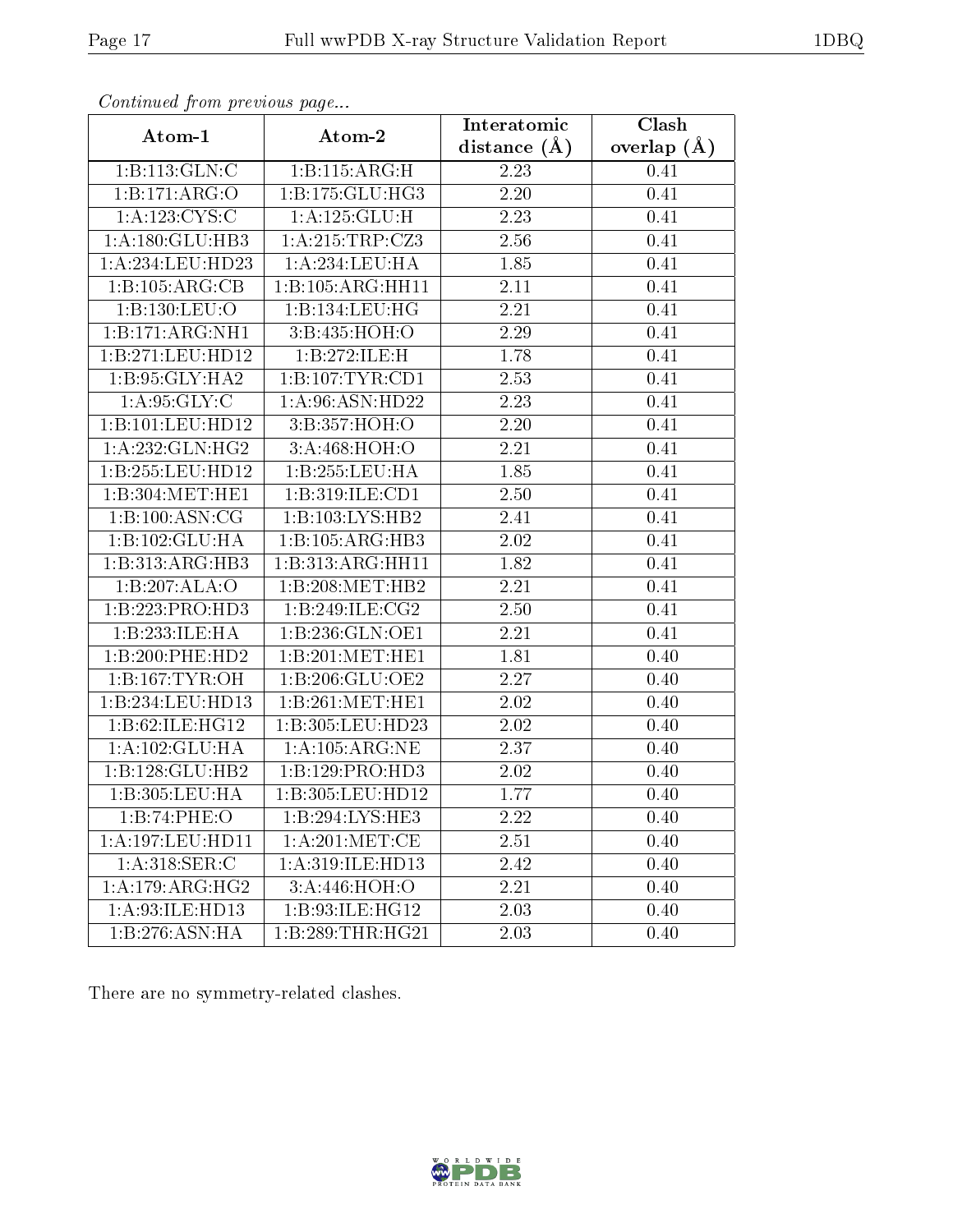### 5.3 Torsion angles  $(i)$

#### 5.3.1 Protein backbone  $(i)$

In the following table, the Percentiles column shows the percent Ramachandran outliers of the chain as a percentile score with respect to all X-ray entries followed by that with respect to entries of similar resolution.

The Analysed column shows the number of residues for which the backbone conformation was analysed, and the total number of residues.

| Mol | Chain | Analysed                                  | Favoured | Allowed     | $\vert$ Outliers | Percentiles                |
|-----|-------|-------------------------------------------|----------|-------------|------------------|----------------------------|
|     |       | $272/289$ (94\%)   247 (91\%)             |          | $-21(8\%)$  | $4(2\%)$         | $10$   $8$                 |
|     |       | $272/289$ (94\%)   225 (83\%)   33 (12\%) |          |             | 14 $(5%)$        | $\boxed{2}$ 0              |
| All | All   | $544/578$ (94\%)   472 (87\%)             |          | $154(10\%)$ | 18(3%)           | $\boxed{2}$<br>$ \bar{4} $ |

All (18) Ramachandran outliers are listed below:

| Mol          | ${\bf Chain}$           | Res | Type                    |
|--------------|-------------------------|-----|-------------------------|
| $\mathbf 1$  | А                       | 99  | <b>ASN</b>              |
| $\mathbf{1}$ | $\overline{\rm A}$      | 275 | ASP                     |
| $\mathbf 1$  | $\overline{\rm A}$      | 312 | $\overline{\text{LYS}}$ |
| $\mathbf 1$  | $\overline{\rm A}$      | 340 | $\rm{ARG}$              |
| $\mathbf 1$  | $\overline{\mathrm{B}}$ | 68  | ${\rm SER}$             |
| $\mathbf{1}$ | $\overline{\mathrm{B}}$ | 75  | ALA                     |
| $\mathbf 1$  | $\overline{B}$          | 97  | ALA                     |
| $\mathbf{1}$ | $\overline{\mathrm{B}}$ | 98  | TRP                     |
| $\mathbf{1}$ | $\overline{\mathrm{B}}$ | 275 | ASP                     |
| $\mathbf{1}$ | $\overline{B}$          | 339 | TYR                     |
| $\mathbf{1}$ | $\boldsymbol{B}$        | 72  | ALA                     |
| $\mathbf 1$  | $\overline{B}$          | 149 | GLU                     |
| $\mathbf 1$  | B                       | 152 | <b>ALA</b>              |
| $\mathbf{1}$ | $\overline{B}$          | 221 | PHE                     |
| $\mathbf{1}$ | B                       | 154 | PHE                     |
| $\mathbf 1$  | Β                       | 293 | PRO                     |
| $\mathbf{1}$ | Β                       | 311 | ASN                     |
| $\mathbf 1$  | В                       | 310 | VAL                     |

#### 5.3.2 Protein sidechains  $(i)$

In the following table, the Percentiles column shows the percent sidechain outliers of the chain as a percentile score with respect to all X-ray entries followed by that with respect to entries of similar resolution.

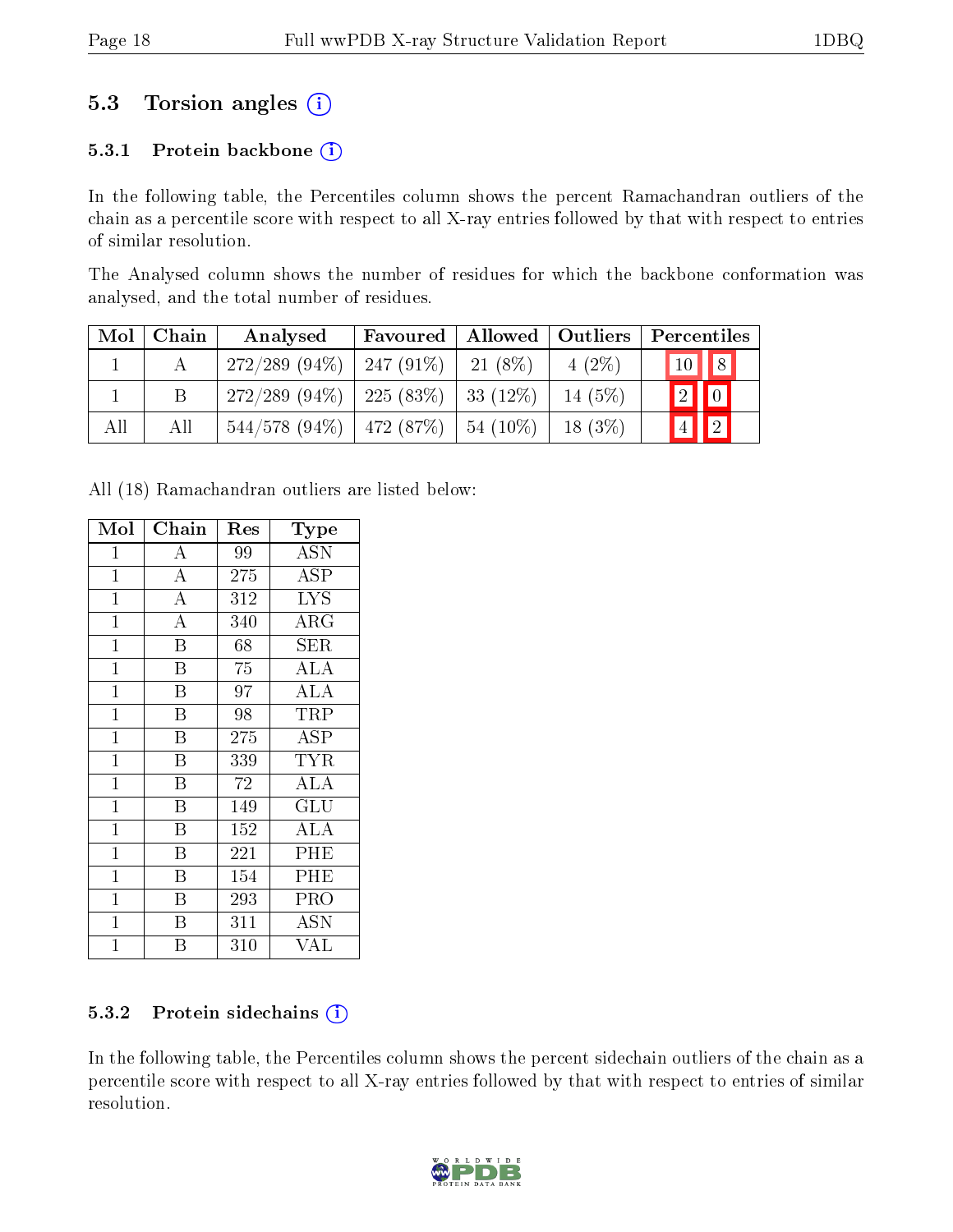| Mol | Chain | Analysed         | Rotameric   | Outliers    | Percentiles |                         |
|-----|-------|------------------|-------------|-------------|-------------|-------------------------|
|     |       | 226/238(95%)     | 171 (76\%)  | 55 $(24%)$  |             | $\boxed{0}$ $\boxed{0}$ |
|     |       | 226/238(95%)     | 166 $(74%)$ | 60 $(26\%)$ |             | $\blacksquare$          |
| All | All   | $452/476$ (95\%) | $-337(75%)$ | 115(25%)    |             | $\overline{0}$          |

The Analysed column shows the number of residues for which the sidechain conformation was analysed, and the total number of residues.

All (115) residues with a non-rotameric sidechain are listed below:

| Mol            | Chain                               | Res              | $\overline{\text{Type}}$ |
|----------------|-------------------------------------|------------------|--------------------------|
| $\overline{1}$ | $\overline{\rm A}$                  | $\overline{62}$  | ILE                      |
| $\overline{1}$ | $\overline{A}$                      | $\overline{69}$  | $\overline{\text{SER}}$  |
| $\mathbf{1}$   | $\overline{\rm A}$                  | 70               | $\overline{\text{GLU}}$  |
| $\overline{1}$ | $\overline{A}$                      | $\overline{83}$  | $\overline{\text{LYS}}$  |
| $\mathbf 1$    | $\overline{\rm A}$                  | 87               | $\overline{\text{GLN}}$  |
| $\mathbf 1$    | $\overline{\rm A}$                  | $\overline{8}8$  | $\overline{\text{LYS}}$  |
| $\overline{1}$ | $\overline{A}$                      | $\overline{91}$  | THR                      |
| $\mathbf{1}$   | $\frac{\overline{A}}{A}$            | $\overline{92}$  | LEU                      |
| $\overline{1}$ |                                     | $\overline{93}$  | <b>ILE</b>               |
| $\mathbf{1}$   | $\overline{\rm A}$                  | 94               | LEU                      |
| $\mathbf 1$    | $\overline{\rm A}$                  | $\overline{101}$ | LEU                      |
| $\overline{1}$ | $\overline{A}$                      | $\overline{105}$ | $\overline{\text{ARG}}$  |
| $\overline{1}$ | $\frac{\overline{A}}{\overline{A}}$ | 108              | LEU                      |
| $\overline{1}$ |                                     | $\overline{110}$ | MET                      |
| $\mathbf{1}$   | $\overline{\rm A}$                  | 115              | $\overline{\rm ARG}$     |
| $\overline{1}$ | $\overline{A}$                      | $\overline{116}$ | $\overline{\text{VAL}}$  |
| $\overline{1}$ | $\overline{A}$                      | $\overline{119}$ | LEU                      |
| $\overline{1}$ | $\overline{A}$                      | $\overline{120}$ | LEU                      |
| $\overline{1}$ | $\overline{A}$                      | $\overline{122}$ | MET                      |
| $\mathbf{1}$   | $\overline{A}$                      | 125              | $\overline{\text{GLU}}$  |
| $\mathbf{1}$   | $\overline{A}$                      | $\overline{130}$ | LEU                      |
| $\mathbf{1}$   | $\overline{A}$                      | $\overline{131}$ | LEU                      |
| $\overline{1}$ | $\overline{A}$                      | $\overline{138}$ | $\overline{\rm{ARG}}$    |
| $\overline{1}$ | $\overline{A}$                      | 140              | ILE                      |
| $\mathbf{1}$   | $\overline{\rm A}$                  | 144              | $\overline{\text{VAL}}$  |
| $\overline{1}$ | $\overline{A}$                      | $\overline{149}$ | $\overline{{\rm GLU}}$   |
| $\mathbf 1$    | $\overline{A}$                      | $\overline{158}$ | $\overline{\text{VAL}}$  |
| $\overline{1}$ | $\overline{A}$                      | $\overline{171}$ | $\overline{\rm{ARG}}$    |
| $\overline{1}$ | $\overline{A}$                      | 175              | $\overline{\text{GLU}}$  |
| $\mathbf 1$    | $\overline{\rm A}$                  | 181              | ILE                      |
| $\overline{1}$ | $\overline{\rm A}$                  | $\overline{201}$ | MET                      |
| $\mathbf{1}$   | $\overline{\rm A}$                  | $\overline{202}$ | $\overline{\text{LYS}}$  |
| $\overline{1}$ | $\overline{\rm A}$                  | $\overline{204}$ | $\overline{\text{MET}}$  |

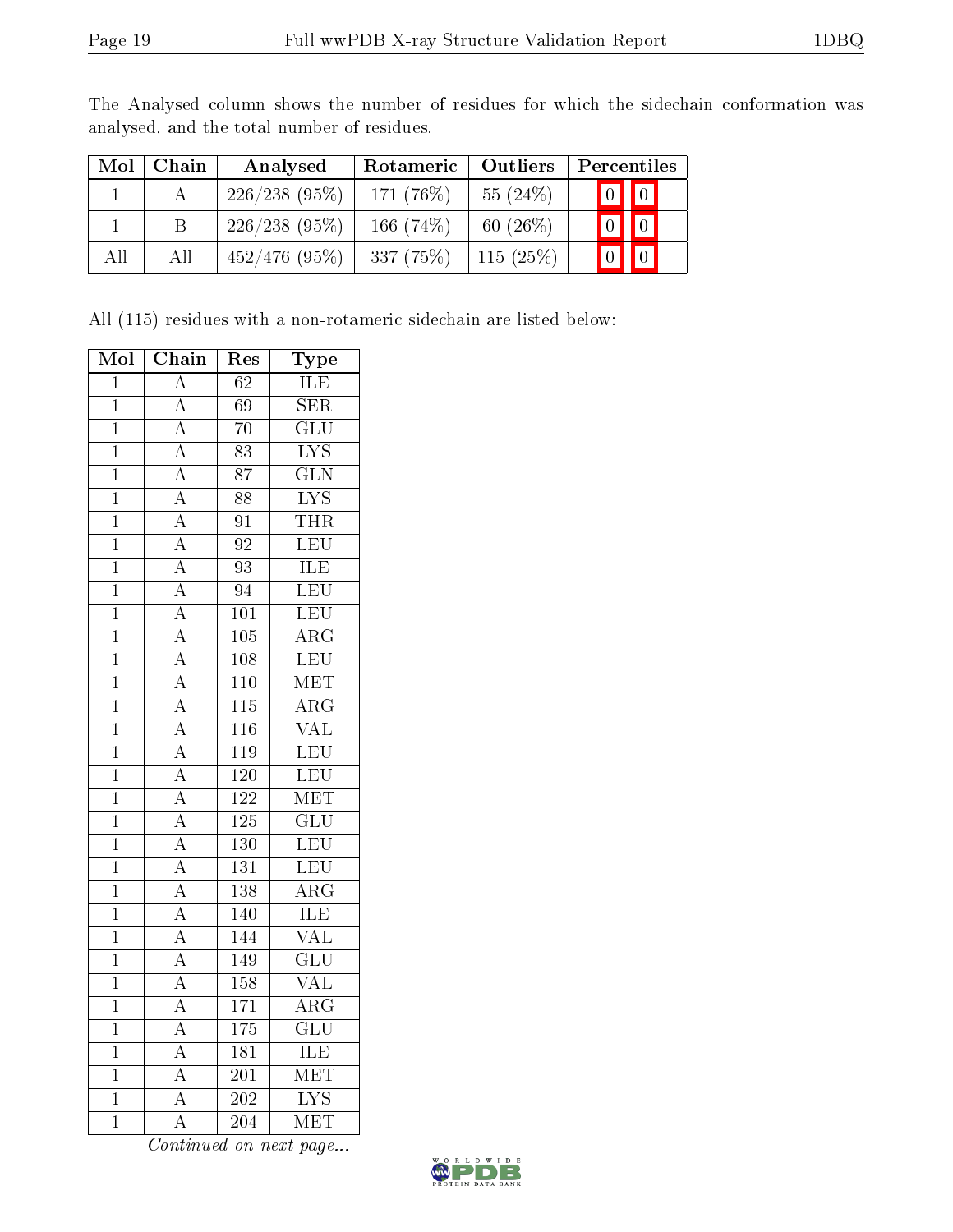| Mol            | $\overline{\text{Chain}}$                                                                                   | Res                         | $r \sim r$<br>Type        |
|----------------|-------------------------------------------------------------------------------------------------------------|-----------------------------|---------------------------|
| $\mathbf 1$    | $\overline{A}$                                                                                              | 205                         | $\overline{\text{GLU}}$   |
| $\overline{1}$ | $\overline{A}$                                                                                              | 208                         | MET                       |
| $\overline{1}$ | $\overline{A}$                                                                                              | 210                         | $\overline{\text{LYS}}$   |
| $\mathbf{1}$   |                                                                                                             | 222                         | $\overline{\text{GLU}}$   |
| $\mathbf{1}$   | $\frac{\overline{A}}{\overline{A}}$                                                                         | 250                         | MET                       |
| $\mathbf 1$    |                                                                                                             | 255                         | <b>LEU</b>                |
| $\mathbf 1$    | $\frac{\overline{A}}{\overline{A}}$                                                                         | 263                         | LEU                       |
| $\overline{1}$ |                                                                                                             | 269                         | $\overline{\text{VAL}}$   |
| $\mathbf{1}$   | $\frac{\overline{A}}{\overline{A}}$                                                                         | 278                         | $\overline{\rm{ARG}}$     |
| $\overline{1}$ |                                                                                                             | 281                         | $\overline{\rm{ARG}}$     |
| $\mathbf{1}$   | $\frac{\overline{A}}{\overline{A}}$                                                                         | 294                         | $\overline{\text{LYS}}$   |
| $\overline{1}$ |                                                                                                             | 296                         | $\overline{\text{SER}}$   |
| $\mathbf{1}$   |                                                                                                             | 299                         | GLU                       |
| $\mathbf{1}$   | $\frac{\overline{A}}{\overline{A}}$ $\frac{\overline{A}}{\overline{A}}$ $\frac{\overline{A}}{\overline{A}}$ | 306                         | <b>LEU</b>                |
| $\overline{1}$ |                                                                                                             | $3\overline{1}\overline{2}$ | $\overline{\text{LYS}}$   |
| $\mathbf{1}$   |                                                                                                             | 314                         | $\overline{\text{GLU}}$   |
| $\overline{1}$ |                                                                                                             | $\overline{315}$            | $\overline{{\rm GLU}}$    |
| $\mathbf{1}$   |                                                                                                             | $\overline{3}17$            | <b>GLN</b>                |
| $\mathbf{1}$   |                                                                                                             | 325                         | LEU                       |
| $\mathbf 1$    | $\frac{\overline{A}}{\overline{A}}$                                                                         | 338                         | $\overline{\text{ASP}}$   |
| $\mathbf{1}$   |                                                                                                             | 339                         | <b>TYR</b>                |
| $\overline{1}$ | $\overline{A}$                                                                                              | 341                         | $\overline{\rm ARG}$      |
| $\mathbf{1}$   | $\overline{\mathrm{B}}$                                                                                     | 60                          | $\overline{\rm LYS}$      |
| $\mathbf{1}$   | $\overline{\mathrm{B}}$                                                                                     | 62                          | <b>ILE</b>                |
| $\mathbf{1}$   | $\overline{\mathrm{B}}$                                                                                     | 64                          | LEU                       |
| $\mathbf 1$    | $\overline{\mathrm{B}}$                                                                                     | 69                          | <b>SER</b>                |
| $\overline{1}$ | $\overline{\mathrm{B}}$                                                                                     | $\overline{70}$             | $\overline{\text{GLU}}$   |
| $\mathbf{1}$   | $\overline{\mathrm{B}}$                                                                                     | 77                          | ILE                       |
| $\overline{1}$ | $\overline{\mathrm{B}}$                                                                                     | $\overline{83}$             | $\overline{\mathrm{LYS}}$ |
| 1              | Β                                                                                                           | 88                          | $LYS$                     |
| $\mathbf 1$    | Β                                                                                                           | 92                          | $\textrm{LEU}$            |
| $\mathbf{1}$   | $\overline{\mathbf{B}}$                                                                                     | 94                          | <b>LEU</b>                |
| $\mathbf 1$    | B                                                                                                           | 96                          | <b>ASN</b>                |
| $\mathbf{1}$   | $\overline{\mathrm{B}}$                                                                                     | 99                          | $\overline{\mathrm{ASN}}$ |
| $\mathbf{1}$   | B                                                                                                           | 100                         | $\overline{\mathrm{ASN}}$ |
| $\mathbf 1$    | $\overline{\mathrm{B}}$                                                                                     | $\overline{101}$            | LEU                       |
| $\mathbf 1$    | $\overline{\mathrm{B}}$                                                                                     | 102                         | GLU                       |
| $\mathbf 1$    | B                                                                                                           | 105                         | $\rm{ARG}$                |
| $\mathbf 1$    | Β                                                                                                           | 108                         | LEU                       |
| $\mathbf 1$    | $\overline{\mathrm{B}}$                                                                                     | 109                         | <b>SER</b>                |
| $\mathbf 1$    | $\overline{\mathrm{B}}$                                                                                     | 110                         | $\overline{\text{MET}}$   |
| $\mathbf 1$    | $\overline{\mathrm{B}}$                                                                                     | 113                         | <b>GLN</b>                |

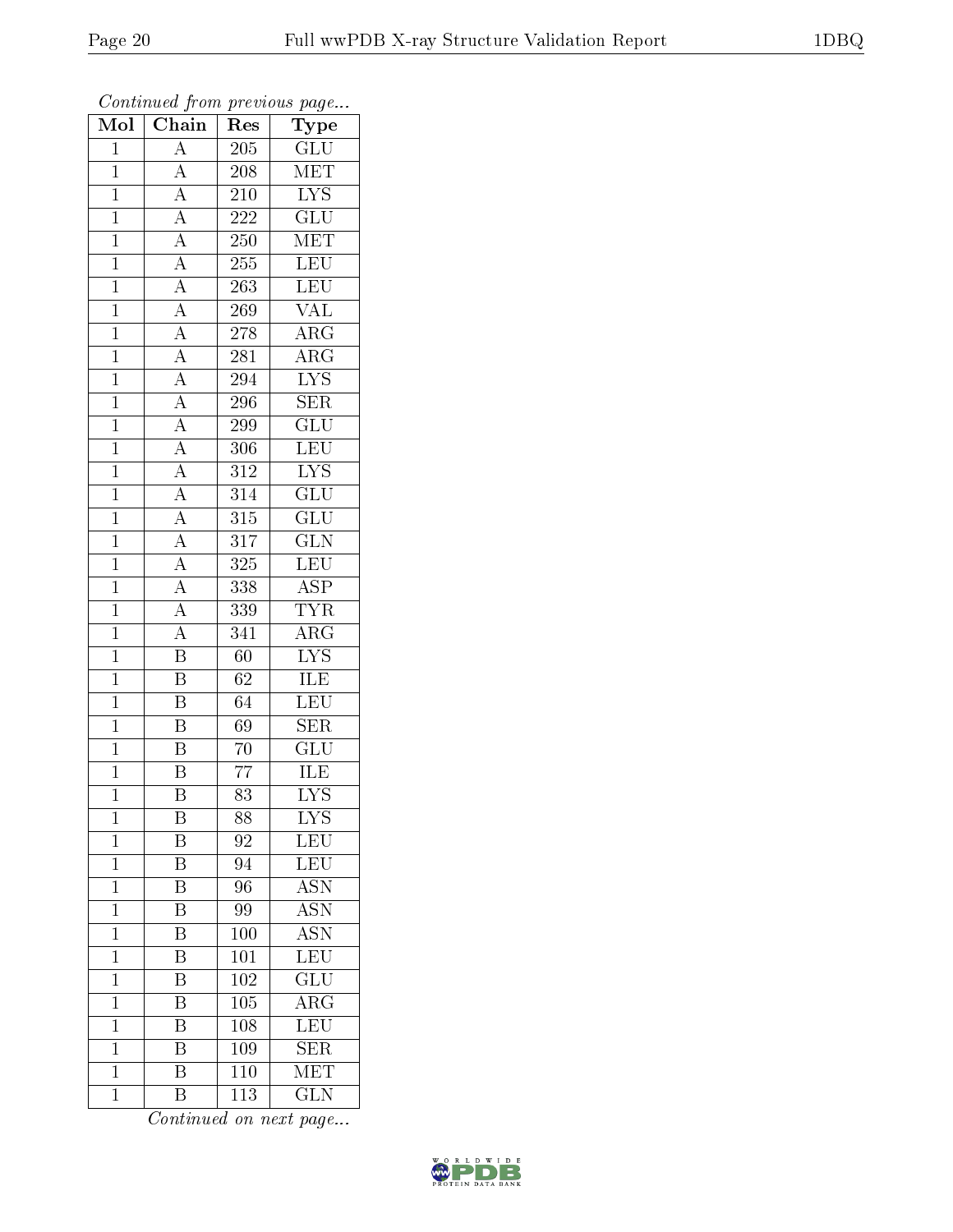| Mol            | $\overline{\text{C}}$ hain | Res              | Type                      |
|----------------|----------------------------|------------------|---------------------------|
| $\mathbf{1}$   | $\overline{\mathrm{B}}$    | 115              | ARG                       |
| $\mathbf{1}$   | $\boldsymbol{B}$           | 124              | <b>SER</b>                |
| $\mathbf{1}$   | $\overline{\mathrm{B}}$    | 130              | $\overline{\text{LEU}}$   |
| $\mathbf{1}$   | $\boldsymbol{B}$           | 131              | <b>LEU</b>                |
| $\mathbf{1}$   | $\overline{\mathrm{B}}$    | 133              | MET                       |
| $\mathbf{1}$   | Β                          | 140              | ILE                       |
| $\mathbf{1}$   | B                          | 149              | $\overline{\text{GLU}}$   |
| $\mathbf{1}$   | $\overline{\mathrm{B}}$    | 151              | <b>LYS</b>                |
| $\mathbf{1}$   | $\overline{\mathrm{B}}$    | 158              | <b>VAL</b>                |
| $\mathbf{1}$   | $\overline{\mathrm{B}}$    | 171              | $\overline{\rm{ARG}}$     |
| $\mathbf{1}$   | $\overline{\rm B}$         | $\overline{176}$ | $\overline{\rm{ARG}}$     |
| $\mathbf{1}$   | $\overline{\mathrm{B}}$    | 201              | MET                       |
| $\mathbf{1}$   | $\overline{\mathrm{B}}$    | 204              | $\overline{\text{MET}}$   |
| $\mathbf{1}$   | $\overline{\rm B}$         | 230              | <b>MET</b>                |
| $\overline{1}$ | $\overline{\mathrm{B}}$    | 232              | $\overline{\text{GLN}}$   |
| $\mathbf 1$    | $\overline{\mathrm{B}}$    | 236              | $\overline{\text{GLN}}$   |
| $\mathbf 1$    | $\overline{\mathrm{B}}$    | 239              | $\rm{ARG}$                |
| $\mathbf{1}$   | $\overline{\mathrm{B}}$    | 250              | MET                       |
| $\mathbf 1$    | $\overline{\mathrm{B}}$    | 255              | <b>LEU</b>                |
| $\mathbf{1}$   | $\overline{\mathrm{B}}$    | $\overline{264}$ | $\overline{\text{ARG}}$   |
| $\mathbf{1}$   | $\overline{\mathrm{B}}$    | 267              | <b>GLN</b>                |
| $\mathbf{1}$   | $\overline{\mathrm{B}}$    | 269              | $\overline{\text{VAL}}$   |
| $\mathbf{1}$   | $\boldsymbol{B}$           | 271              | <b>LEU</b>                |
| $\mathbf{1}$   | $\overline{\mathrm{B}}$    | 278              | $\widehat{\text{ARG}}$    |
| $\mathbf{1}$   | Β                          | 281              | $\rm{ARG}$                |
| $\mathbf{1}$   | B                          | 294              | $\overline{\text{LYS}}$   |
| $\mathbf 1$    | $\overline{\mathrm{B}}$    | 306              | LEU                       |
| $\mathbf{1}$   | $\overline{\mathrm{B}}$    | 310              | VAL                       |
| $\mathbf{1}$   | $\overline{\mathrm{B}}$    | $\overline{312}$ | $\overline{\mathrm{LYS}}$ |
| $\mathbf 1$    | Β                          | $3\overline{13}$ | $\overline{\rm ARG}$      |
| $\mathbf{1}$   | Β                          | 315              | $\widetilde{{\rm GLU}}$   |
| $\mathbf{1}$   | $\overline{\mathrm{B}}$    | 318              | SER                       |
| $\mathbf{1}$   | B                          | 319              | ILE                       |
| $\overline{1}$ | $\overline{\mathrm{B}}$    | 322              | $\overline{\text{HIS}}$   |
| $\mathbf{1}$   | Β                          | 324              | ARG                       |
| $\mathbf{1}$   | $\overline{\mathrm{B}}$    | 329              | $\overline{\rm{ARG}}$     |
| $\mathbf{1}$   | B                          | 337              | ARG                       |
| $\mathbf 1$    | B                          | 339              | <b>TYR</b>                |
| $\mathbf{1}$   | $\overline{\mathrm{B}}$    | 340              | $\overline{\rm{ARG}}$     |
| $\mathbf{1}$   | B                          | 341              | $\rm{ARG}$                |

Some sidechains can be flipped to improve hydrogen bonding and reduce clashes. All (11) such sidechains are listed below:

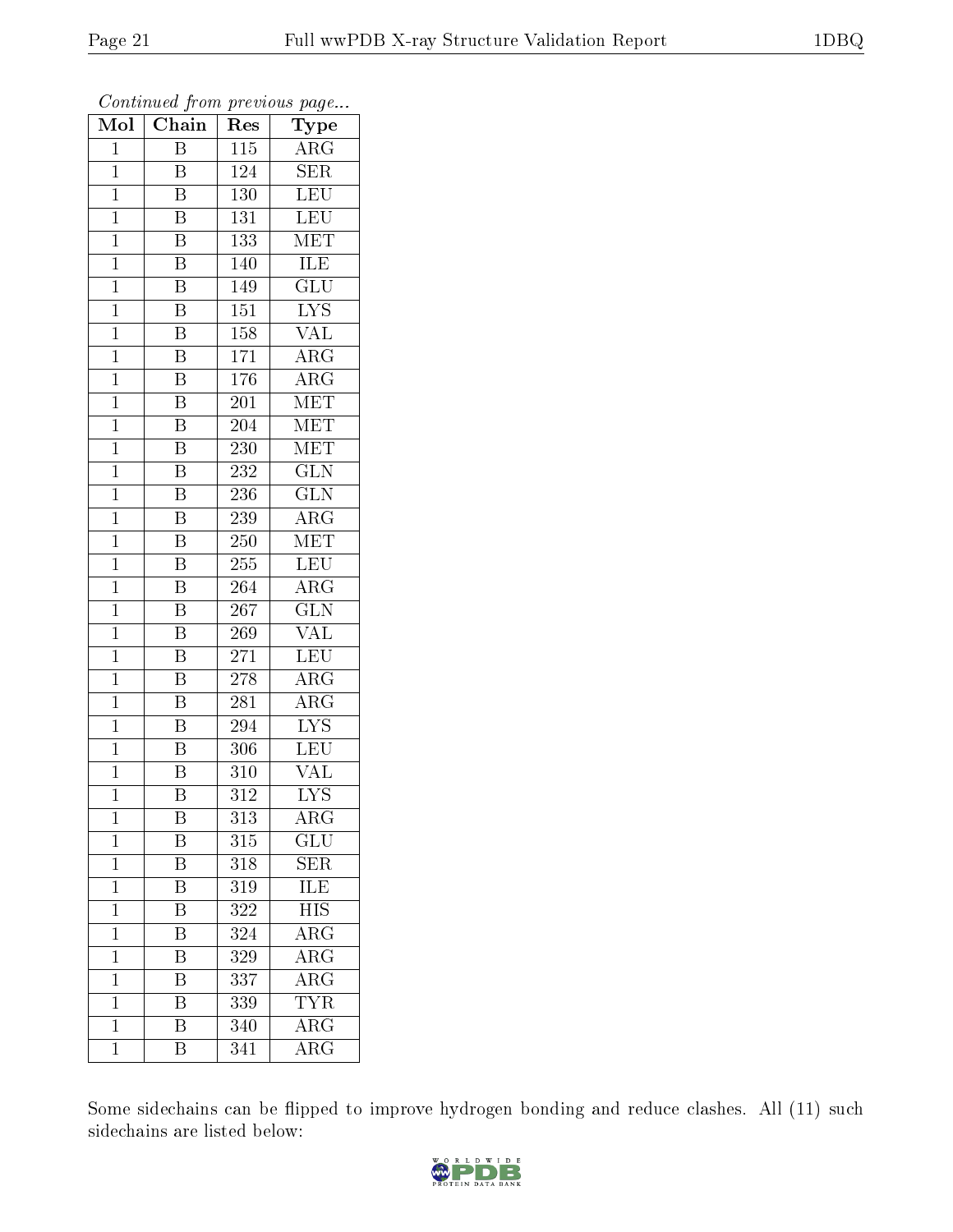| Mol | Chain | Res | <b>Type</b>  |
|-----|-------|-----|--------------|
| 1   | A     | 104 | GLN          |
| 1   | A     | 113 | GLN          |
| 1   | A     | 139 | HIS          |
| 1   | A     | 231 | GLN          |
| 1   | A     | 291 | <b>HIS</b>   |
| 1   | A     | 292 | $_{\rm GLN}$ |
| 1   | A     | 311 | ASN          |
| 1   | В     | 104 | GLN          |
| 1   | В     | 267 | <b>GLN</b>   |
| 1   | R     | 291 | HIS          |
|     |       | 303 | ASN          |

#### 5.3.3 RNA (1)

There are no RNA molecules in this entry.

#### 5.4 Non-standard residues in protein, DNA, RNA chains (i)

There are no non-standard protein/DNA/RNA residues in this entry.

#### 5.5 Carbohydrates (i)

There are no carbohydrates in this entry.

#### 5.6 Ligand geometry (i)

Of 3 ligands modelled in this entry, 3 are monoatomic - leaving 0 for Mogul analysis.

There are no bond length outliers.

There are no bond angle outliers.

There are no chirality outliers.

There are no torsion outliers.

There are no ring outliers.

No monomer is involved in short contacts.

#### 5.7 [O](https://www.wwpdb.org/validation/2017/XrayValidationReportHelp#nonstandard_residues_and_ligands)ther polymers (i)

There are no such residues in this entry.

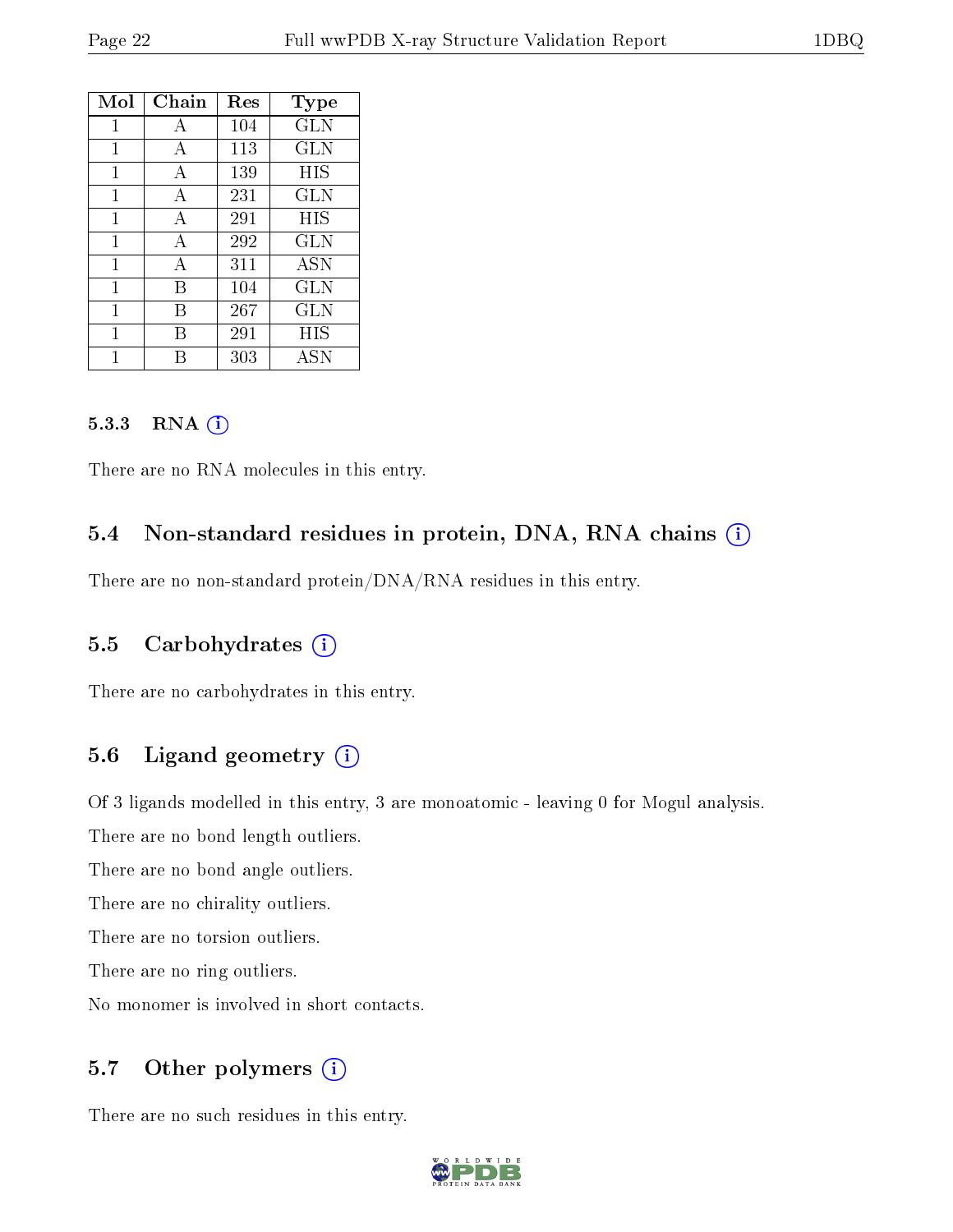## 5.8 Polymer linkage issues (i)

There are no chain breaks in this entry.